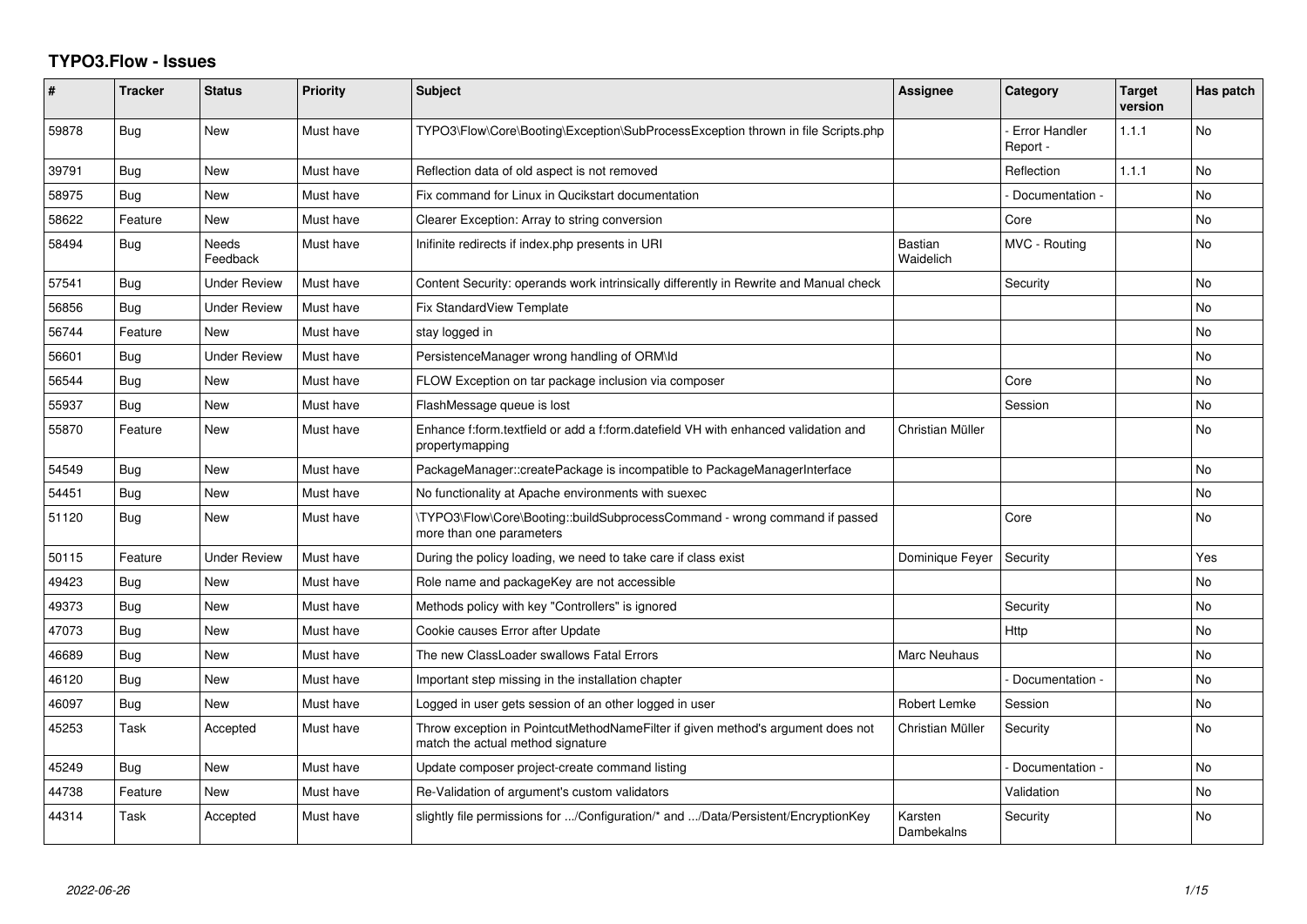| #     | <b>Tracker</b> | <b>Status</b>       | <b>Priority</b> | Subject                                                                                              | <b>Assignee</b>              | Category    | <b>Target</b><br>version | Has patch |
|-------|----------------|---------------------|-----------------|------------------------------------------------------------------------------------------------------|------------------------------|-------------|--------------------------|-----------|
| 43621 | <b>Bug</b>     | <b>Under Review</b> | Must have       | Composer installer overwrites Settings.yaml.example                                                  | Karsten<br>Dambekalns        |             |                          | No        |
| 42606 | <b>Bug</b>     | New                 | Must have       | Content Security with nested objects                                                                 |                              | Security    |                          | No        |
| 42520 | <b>Bug</b>     | <b>New</b>          | Must have       | Cache must be flushed globally for package state changes                                             |                              | Core        |                          | No        |
| 41496 | <b>Bug</b>     | New                 | Must have       | Upload identical Resources, deleting fails                                                           |                              | Resource    |                          | No        |
| 41148 | <b>Bug</b>     | New                 | Must have       | Converting of ValueObjects                                                                           |                              |             |                          | <b>No</b> |
| 40555 | Feature        | Accepted            | Must have       | Missing command arguments parameter in Core\Booting\Scripts::executeCommand()                        | Karsten<br>Dambekalns        | Core        |                          | Yes       |
| 38980 | <b>Bug</b>     | <b>New</b>          | Must have       | ActionController: behavior of required arguments is not consistent                                   |                              | Validation  |                          | No        |
| 38065 | Feature        | New                 | Must have       | Implement content security for DQL queries                                                           | Andreas Förthner             | Security    |                          | No        |
| 37571 | <b>Bug</b>     | New                 | Must have       | Inherited proxies fail when implementing clone                                                       |                              | <b>AOP</b>  |                          | No        |
| 37473 | <b>Bug</b>     | New                 | Must have       | Subsequent Exceptions related to Doctrine Entity Manager makes it snap shut                          |                              | - Testing - |                          | No        |
| 37352 | <b>Bug</b>     | <b>Under Review</b> | Must have       | generateValueHash() should use getIdentifierByObject()                                               | Karsten<br>Dambekalns        | Persistence |                          | No        |
| 37227 | <b>Bug</b>     | On Hold             | Must have       | securityContext->getParty is not available in widget context                                         |                              | Session     |                          | No        |
| 37212 | Feature        | Accepted            | Must have       | Edge Side Includes (ESI)                                                                             | Robert Lemke                 | Http        |                          | No        |
| 35868 | <b>Bug</b>     | On Hold             | Must have       | Unstable condition in Utility\Environment                                                            | Karsten<br><b>Dambekalns</b> | Environment |                          | No        |
| 35831 | <b>Bug</b>     | New                 | Must have       | Deleting or unpublishing of a resource deletes all published symlinks<br>(Web/_Resources/Persistent) |                              |             |                          | No        |
| 35720 | <b>Bug</b>     | New                 | Must have       | Access denied Exception for widget links to actions with a policy                                    |                              | Security    |                          | No        |
| 34879 | <b>Bug</b>     | Accepted            | Must have       | Proxied object is not update()able                                                                   | Karsten<br>Dambekalns        | Persistence |                          | No        |
| 33055 | <b>Bug</b>     | New                 | Must have       | AccessDeniedException instead of WebRedirect                                                         |                              | Security    |                          | <b>No</b> |
| 33024 | <b>Bug</b>     | Accepted            | Must have       | Exception when validating a float in a Model with the Number validator                               | Karsten<br>Dambekalns        | 118n        |                          | No        |
| 32873 | <b>Bug</b>     | Accepted            | Must have       | Value changes for logged in account are not persisted due to session serialization                   | Karsten<br>Dambekalns        |             |                          | No        |
| 32869 | <b>Bug</b>     | New                 | Must have       | Security config tokenClass doesnt throw exception if not found the class                             |                              | Security    |                          | No        |
| 32425 | <b>Bug</b>     | Accepted            | Must have       | IpAddressRange methods not completly implemented                                                     | Karsten<br>Dambekalns        | Security    |                          | Yes       |
| 32105 | Bug            | New                 | Must have       | Ignore Validation ignored if ACL is set for this controller action                                   |                              | Security    |                          | No        |
| 31500 | Bug            | <b>Under Review</b> | Must have       | Argument validation for CLI requests is not done                                                     | Karsten<br>Dambekalns        | Validation  |                          | No        |
| 31210 | <b>Bug</b>     | New                 | Must have       | constructor of proxy class not compatible with interfaces defening a constructor                     |                              | Object      |                          | No        |
| 30424 | <b>Bug</b>     | New                 | Must have       | Forward object arguments with changes                                                                |                              | <b>MVC</b>  |                          |           |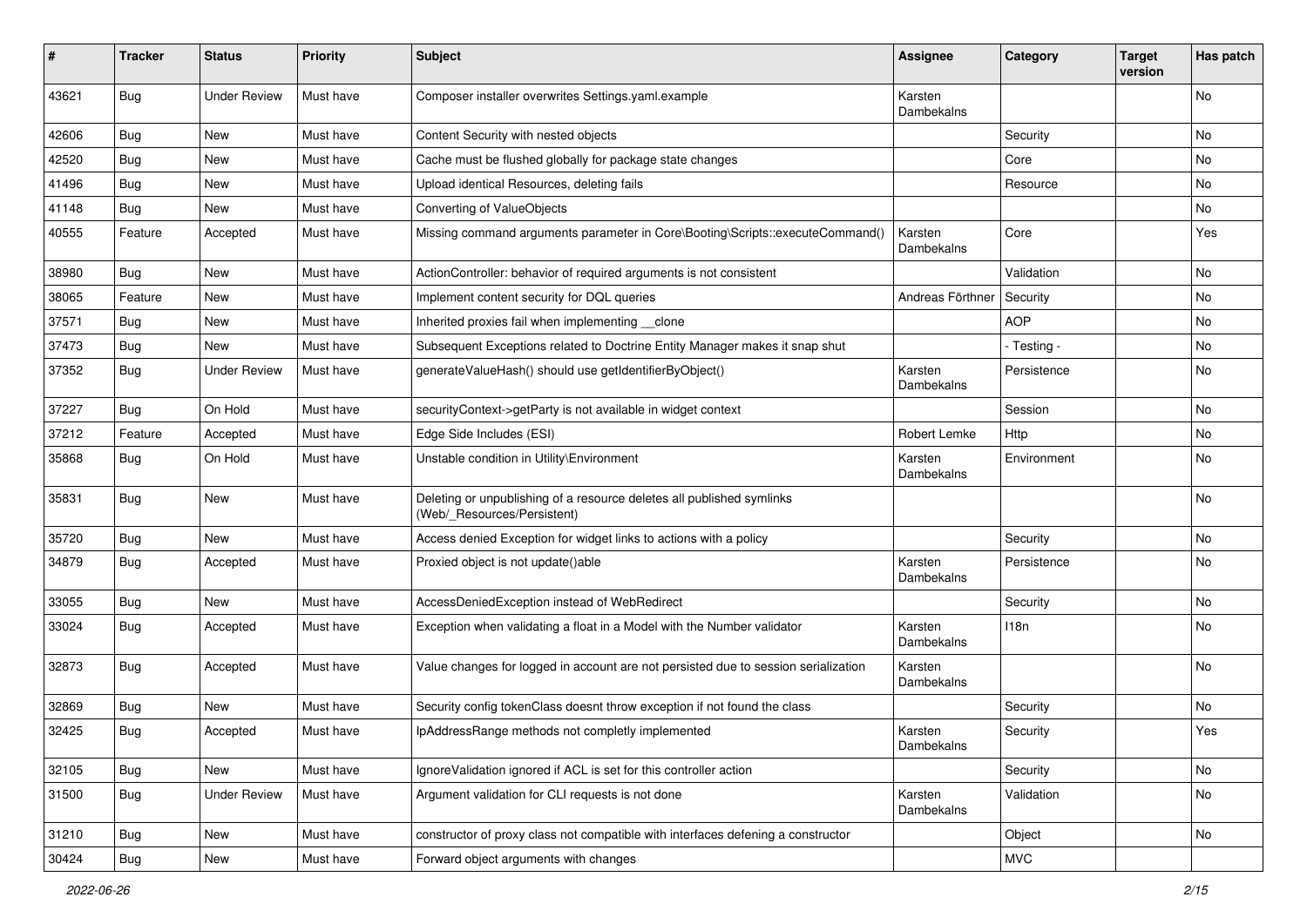| #     | Tracker    | <b>Status</b>       | <b>Priority</b> | <b>Subject</b>                                                                                                                                          | <b>Assignee</b>       | Category                    | <b>Target</b><br>version | Has patch                    |
|-------|------------|---------------------|-----------------|---------------------------------------------------------------------------------------------------------------------------------------------------------|-----------------------|-----------------------------|--------------------------|------------------------------|
| 29405 | Bug        | New                 | Must have       | When storing a new entity inside the session, it will be fully serialized instead of just<br>the reference being stored                                 |                       | Session                     |                          |                              |
| 27379 | Bug        | Needs<br>Feedback   | Must have       | add check to clear the database at tearDown in testing                                                                                                  |                       |                             |                          | No                           |
| 11039 | <b>Bug</b> | Needs<br>Feedback   | Must have       | Static object container injects properties to result of factory object                                                                                  |                       |                             |                          | No                           |
| 10678 | <b>Bug</b> | New                 | Must have       | ReflectionService doesn't reflect methods of child classes correctly when they get<br>reflected before their parent class in the initialization process |                       | Reflection                  |                          |                              |
| 6603  | Feature    | <b>New</b>          | Must have       | Provide a policy management API                                                                                                                         | Andreas Förthner      | Security                    |                          |                              |
| 3755  | Task       | New                 | Must have       | Concurrency stress testing and cache mechanism                                                                                                          |                       | - Testing -                 |                          |                              |
| 3580  | Feature    | New                 | Must have       | Create an administration panel for the FLOW3 Development context                                                                                        |                       | <b>MVC</b>                  |                          |                              |
| 3305  | Feature    | Accepted            | Must have       | Unmodified objects retrieved from a repository should not be validated in the<br>controller                                                             | Robert Lemke          | <b>MVC</b>                  |                          | No                           |
| 2974  | Bug        | New                 | Must have       | Aspect / Proxy Cache is not emptied automatically if an interface used for introduction<br>was modified                                                 | Robert Lemke          | <b>AOP</b>                  |                          |                              |
| 1785  | Feature    | New                 | Must have       | Automatic garbage collection for expired cache entries                                                                                                  |                       | Cache                       |                          |                              |
| 51809 | <b>Bug</b> | <b>Under Review</b> | Must have       | Commit "[BUGFIX] Published resources don't support symlinks" produces an fatal<br>error on Windows                                                      | Adrian Föder          | Core                        | 2.0.1                    | <b>No</b>                    |
| 48898 | <b>Bug</b> | New                 | Must have       | configuration for roles fails if one of Policy yaml files contain empty "roles array"                                                                   | Christian Müller      | Security                    | 2.0.1                    | <b>No</b>                    |
| 48093 | Bug        | New                 | Must have       | AbstractCompositeValidators memory consumption continuously grow                                                                                        |                       | Validation                  | 2.0.1                    | Yes                          |
| 47331 | <b>Bug</b> | Accepted            | Must have       | ObjectManager shutdown with Dependency Injection Proxy causes fatal errors                                                                              |                       | Object                      | 2.0.1                    | No                           |
| 46716 | <b>Bug</b> | New                 | Must have       | Empty class names in Dependencylnjection proxy code when using Caches /<br>Factory-created dependencies                                                 |                       | Object                      | 2.0.1                    | No                           |
| 45041 | <b>Bug</b> | New                 | Must have       | Set file permissions doesnt work                                                                                                                        |                       | Command                     | 2.0.1                    | No                           |
| 42601 | <b>Bug</b> | <b>Under Review</b> | Must have       | Content Security: QOM rewriting is omitted if used in certain cases in an Action<br>Controller                                                          | Robert Lemke          | Security                    | 2.0.1                    | <b>No</b>                    |
| 42101 | <b>Bug</b> | New                 | Must have       | Proxyclasses are not rebuild in Development context unless cache is empty                                                                               |                       | Object                      | 2.0.1                    | <b>No</b>                    |
| 40854 | Task       | New                 | Must have       | Update security documentation (authentication in 1.2)                                                                                                   |                       | Documentation -             | 2.0.1                    | No                           |
| 32707 | <b>Bug</b> | Accepted            | Must have       | <b>Bad Bad FileBackend</b>                                                                                                                              | Karsten<br>Dambekalns | Cache                       | 2.0.1                    | <b>No</b>                    |
| 27798 | Bug        | Accepted            | Must have       | CSRF protection not working for forms in a plugin                                                                                                       |                       | Security                    | 2.0.1                    | $\operatorname{\mathsf{No}}$ |
| 54046 | Bug        | New                 | Must have       | Removal of ValueObjects from a ManyToMany relationship is not possible                                                                                  |                       | Persistence                 | 2.1                      | No                           |
| 58894 | Bug        | New                 | Must have       | MySQL max key length exceeded during Neos setup                                                                                                         |                       | - Error Handler<br>Report - | 2.x                      | No                           |
| 56639 | Feature    | New                 | Must have       | Implement "getPrivateStorageUriByResource()" for recieving (image-) file URIs                                                                           | Robert Lemke          |                             | 2.x                      |                              |
| 40802 | Bug        | Accepted            | Should have     | Documentation mistake (authentication)                                                                                                                  | Karsten<br>Dambekalns | Documentation -             | 1.1.1                    | No                           |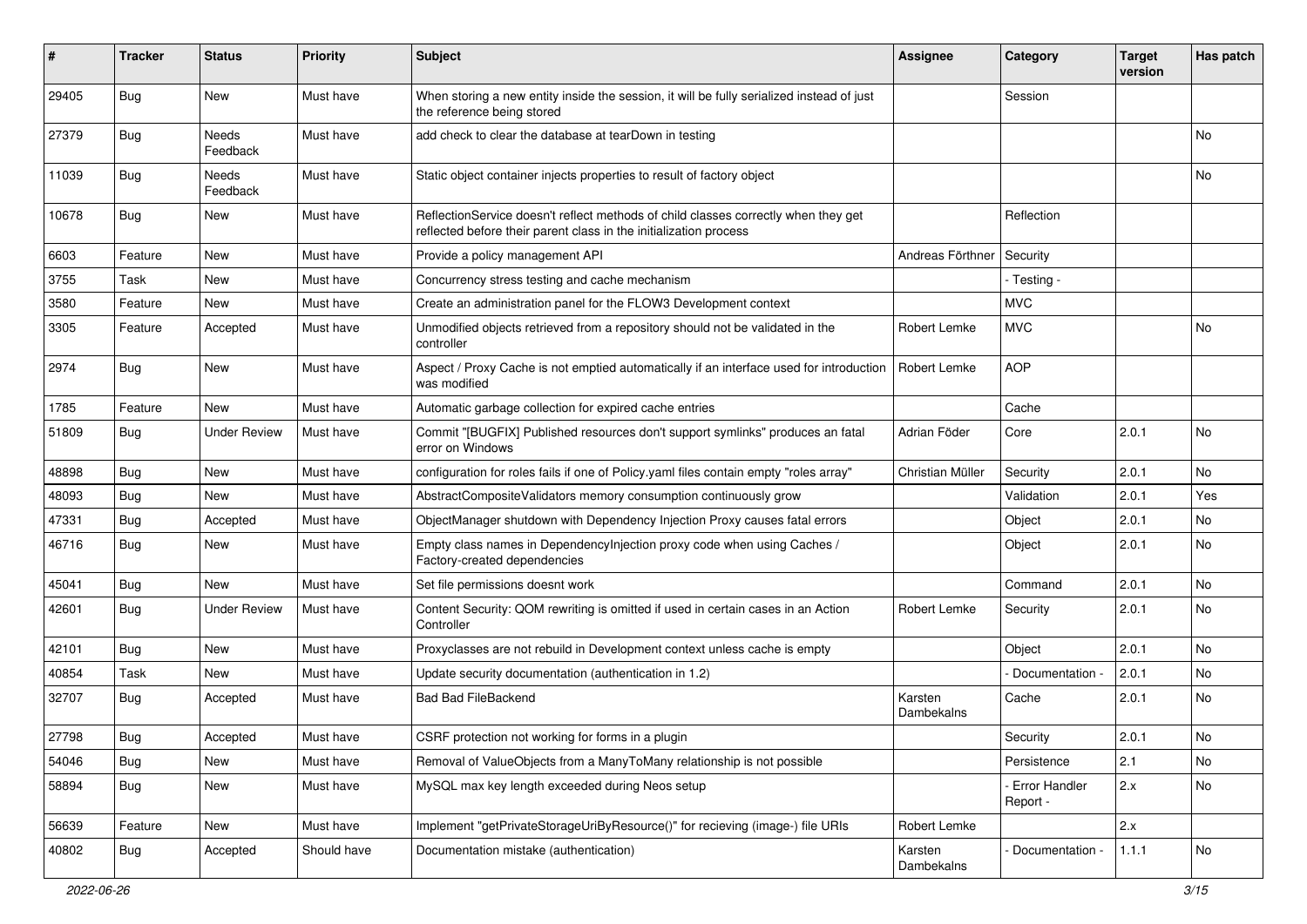| #     | <b>Tracker</b>   | <b>Status</b>       | <b>Priority</b> | <b>Subject</b>                                                                                      | <b>Assignee</b>       | Category                    | <b>Target</b><br>version | Has patch |
|-------|------------------|---------------------|-----------------|-----------------------------------------------------------------------------------------------------|-----------------------|-----------------------------|--------------------------|-----------|
| 38004 | <b>Bug</b>       | Accepted            | Should have     | Missing CheatSheet folder for Getting Started manual                                                | Karsten<br>Dambekalns | Documentation -             | 1.1.1                    | No        |
| 51312 | <b>Bug</b>       | New                 | Should have     | Default php error handler generates warning (when loading<br>TYPO3\Flow\Error\Exception class)      |                       | Core                        | 2.0                      | <b>No</b> |
| 65684 | <b>Bug</b>       | New                 | Should have     | Could not acquire lock for ClassLoader cache creation                                               | Sebastian Heuer       |                             |                          | No.       |
| 62740 | Bug              | New                 | Should have     | Add check on literal in TypeHandlingUtility::isCollectionType                                       |                       | Utility                     |                          | No        |
| 62009 | <b>Bug</b>       | <b>New</b>          | Should have     | Rewrite URI Filename could be empty                                                                 |                       |                             |                          |           |
| 61043 | Task             | New                 | Should have     | Rename ClassSchema to ModelSchema                                                                   |                       | Reflection                  |                          | No        |
| 60095 | Feature          | <b>Under Review</b> | Should have     | LockManager's LockHoldingStackPage should be configurable                                           |                       | Configuration               |                          | No.       |
| 59747 | Bug              | <b>New</b>          | Should have     | TYPO3\Flow\Error\Exception thrown in file ErrorHandler.php                                          |                       |                             |                          | No        |
| 59672 | Feature          | <b>Under Review</b> | Should have     | Add support for Doctrine 2.5 embeddables                                                            | Alexander Berl        | Persistence                 |                          | No        |
| 59442 | Bug              | <b>Under Review</b> | Should have     | Composite primary keys including foreign entity don't work                                          |                       | Persistence                 |                          | No        |
| 59366 | Bug              | <b>Under Review</b> | Should have     | fix* lifecycle callbacks should not be registered for unproxied entities                            |                       | Persistence                 |                          | No        |
| 59357 | <b>Bug</b>       | New                 | Should have     | Using the PackageManager directly instead of the Interface results in unexpected<br>behavior        |                       |                             |                          | No        |
| 59322 | <b>Bug</b>       | New                 | Should have     | Mssing field exception should show missing migrations as well                                       |                       | Persistence                 |                          | No        |
| 59244 | Feature          | New                 | Should have     | Message or Container needs context                                                                  |                       |                             |                          | No        |
| 59084 | <b>Bug</b>       | New                 | Should have     | if 403 Exception show reason                                                                        |                       |                             |                          | No        |
| 59049 | Bug              | New                 | Should have     | TYPO3\Flow\Error\Exception thrown in file ErrorHandler.php                                          |                       | - Error Handler<br>Report - |                          | No        |
| 59023 | <b>Bug</b>       | New                 | Should have     | BooleanConverter should not convert empty values to boolean                                         |                       | Property                    |                          | No        |
| 58996 | <b>Bug</b>       | New                 | Should have     | ResourceManager adding to persistence                                                               |                       |                             |                          | No.       |
| 58852 | <b>Bug</b>       | New                 | Should have     | TYPO3\Flow\Security\Exception\AccessDeniedException should clarify which action<br>fails to execute |                       | Security                    |                          | No        |
| 58773 | Bug              | Accepted            | Should have     | Improve NoMatchingRouteException                                                                    | Bastian<br>Waidelich  | MVC - Routing               |                          | No        |
| 58744 | <b>Bug</b>       | New                 | Should have     | Can not split configuration in settings.yaml                                                        |                       |                             |                          | No.       |
| 58408 | Task             | <b>New</b>          | Should have     | Disable manualy persisting                                                                          |                       |                             |                          | No        |
| 58193 | <b>Bug</b>       | <b>Under Review</b> | Should have     | Forward-port changelogs to master branch                                                            | Karsten<br>Dambekalns |                             |                          | No        |
| 58184 | Major<br>Feature | New                 | Should have     | HTTP request argument building for different use cases                                              |                       | Http                        |                          | No        |
| 57972 | Bug              | New                 | Should have     | Missing @ManyToOne in example for resource                                                          |                       | Documentation -             |                          | No        |
| 57815 | <b>Bug</b>       | New                 | Should have     | Invalid resources are saved in the persistent resources folder                                      |                       | Resource                    |                          | No        |
| 57796 | Bug              | New                 | Should have     | XLIFF Fails if id === nodedata                                                                      |                       |                             |                          | No        |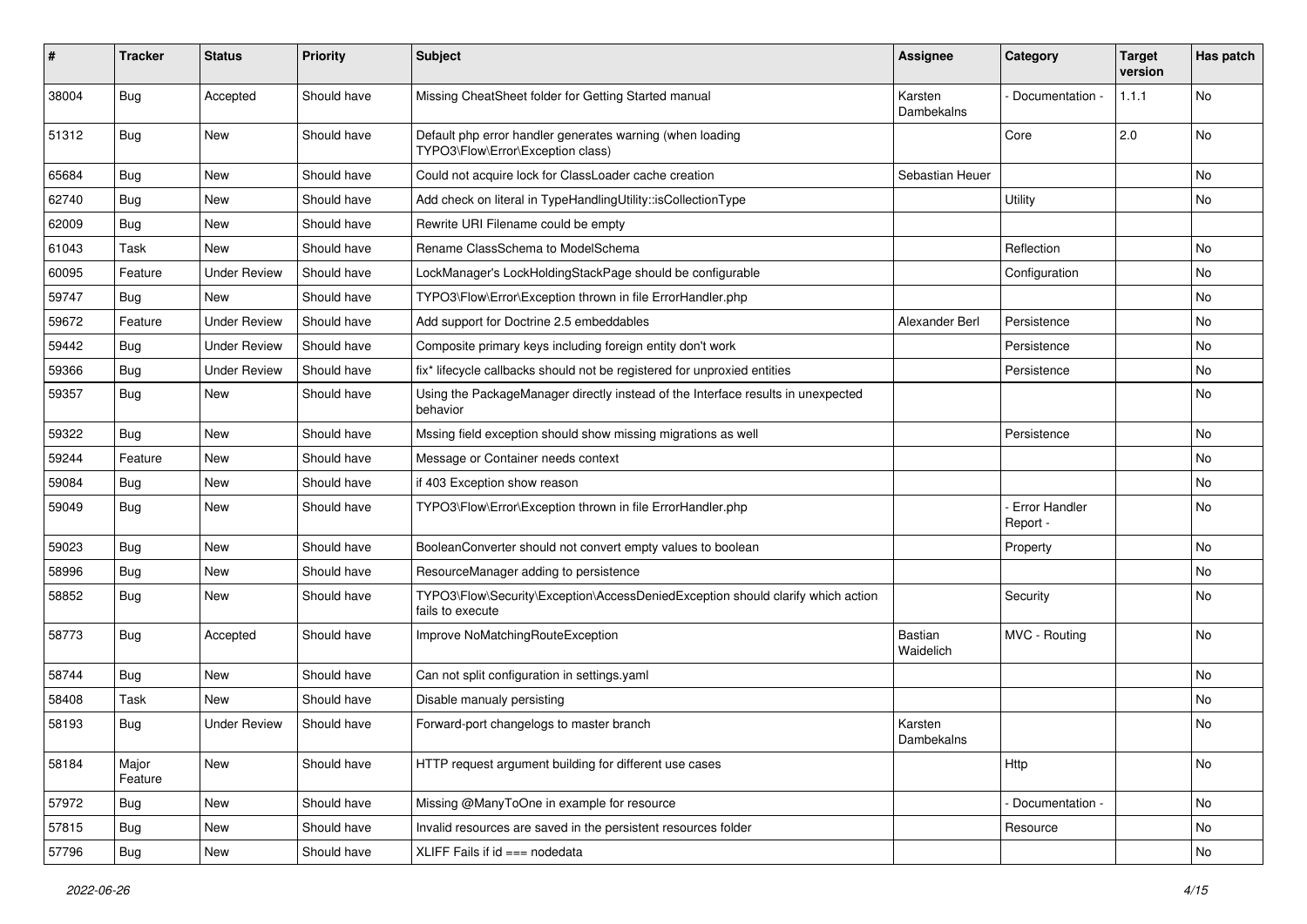| #     | Tracker          | <b>Status</b>       | <b>Priority</b> | <b>Subject</b>                                                                                                       | Assignee             | Category      | <b>Target</b><br>version | Has patch |
|-------|------------------|---------------------|-----------------|----------------------------------------------------------------------------------------------------------------------|----------------------|---------------|--------------------------|-----------|
| 57763 | Feature          | New                 | Should have     | Allow controller / package / action as params in<br>\TYPO3\Fluid\ViewHelpers\Form\ButtonViewHelper                   |                      |               |                          | No        |
| 57450 | Bug              | New                 | Should have     | International E-Mail addresses (umlauts, etc.) are not validated correctly                                           |                      | Validation    |                          | No        |
| 57437 | <b>Bug</b>       | <b>New</b>          | Should have     | Composer package replacement is not supported                                                                        |                      | Package       |                          | No        |
| 56916 | Feature          | New                 | Should have     | Support PATCH request method as of RFC5789                                                                           |                      | Http          |                          | No        |
| 56602 | Major<br>Feature | New                 | Should have     | Handling Of Multi Identity Entities                                                                                  |                      | Persistence   |                          | No        |
| 56573 | <b>Bug</b>       | <b>New</b>          | Should have     | Converting by Flow\Identity                                                                                          |                      | Persistence   |                          | No        |
| 56556 | Feature          | New                 | Should have     | support has Property and is Property                                                                                 |                      |               |                          | No        |
| 56486 | Feature          | New                 | Should have     | Optimize the ObjectManager for performance                                                                           |                      |               |                          | No        |
| 56107 | Bug              | New                 | Should have     | Property mapping configuration only supports one wildcard at a time                                                  |                      | Property      |                          | No        |
| 56036 | Feature          | <b>New</b>          | Should have     | Optimize autoloading                                                                                                 |                      |               |                          | No        |
| 55958 | Task             | New                 | Should have     | RFC: Use PHP 5.4 closure features for direct ObjectAccess                                                            |                      |               |                          | No        |
| 55957 | Task             | <b>New</b>          | Should have     | RFC: Optimize AOP proxies                                                                                            |                      | <b>AOP</b>    |                          | No.       |
| 55954 | <b>Bug</b>       | New                 | Should have     | Associations to ValueObjects should not be cascade all'd                                                             |                      |               |                          | No        |
| 55831 | Feature          | New                 | Should have     | Different scenarios for session settings                                                                             |                      |               |                          | No        |
| 55306 | <b>Bug</b>       | <b>Under Review</b> | Should have     | Filenames should not exceed 255 characters                                                                           | Christian Müller     |               |                          | No        |
| 55199 | Feature          | New                 | Should have     | Avoid Buffering of Shell output                                                                                      |                      | Cli           |                          | No        |
| 54744 | <b>Bug</b>       | New                 | Should have     | System.log contains many NOTICE Flow The argument "workspace" declared in<br>pointcut does not exist in method TYPO3 |                      | Log           |                          | No        |
| 54589 | Bug              | <b>New</b>          | Should have     | Role parent is not removed from roles MM table                                                                       |                      | Security      |                          | No        |
| 54458 | Bug              | New                 | Should have     | Missing Version Number in packages                                                                                   |                      | Package       |                          | No        |
| 54446 | <b>Bug</b>       | New                 | Should have     | Cache filebackend 'include_once'                                                                                     |                      | Cache         |                          | No        |
| 54146 | Bug              | New                 | Should have     | Different sorting of arguments in ACL Patterns doesnt work                                                           | Christian Müller     | Security      |                          | No        |
| 54037 | Feature          | <b>Under Review</b> | Should have     | JsonView accepts encoding options                                                                                    |                      | <b>MVC</b>    |                          | No        |
| 53620 | <b>Bug</b>       | New                 | Should have     | Move Classes/TYPO3/Flow/Composer to own Package                                                                      |                      | Package       |                          | No        |
| 53533 | <b>Bug</b>       | New                 | Should have     | Class reflection assumes reverse PSR-0, can lead to fail in autoloader                                               |                      | Reflection    |                          | No        |
| 53350 | <b>Bug</b>       | Accepted            | Should have     | Trying to create a Link in an Template in CLI Context should provide a helpful<br>exception                          | Bastian<br>Waidelich | MVC - Routing |                          | No        |
| 53262 | Bug              | New                 | Should have     | FileBakend have some race condition                                                                                  | Dominique Feyer      | Cache         |                          | Yes       |
| 53224 | Bug              | New                 | Should have     | Constructor in subclass breaks call chain leading to missing identifier / uuid                                       |                      | Object        |                          | No        |
| 53189 | Bug              | New                 | Should have     | Blog tutorial no longer works                                                                                        | Philipp Maier        |               |                          | No        |
| 53177 | Feature          | New                 | Should have     | entity resource policy value support for `this`                                                                      |                      | Security      |                          | No        |
| 52945 | <b>Bug</b>       | New                 | Should have     | Excluded classes should only be excluded from reflection but still autoloaded                                        |                      |               |                          | No        |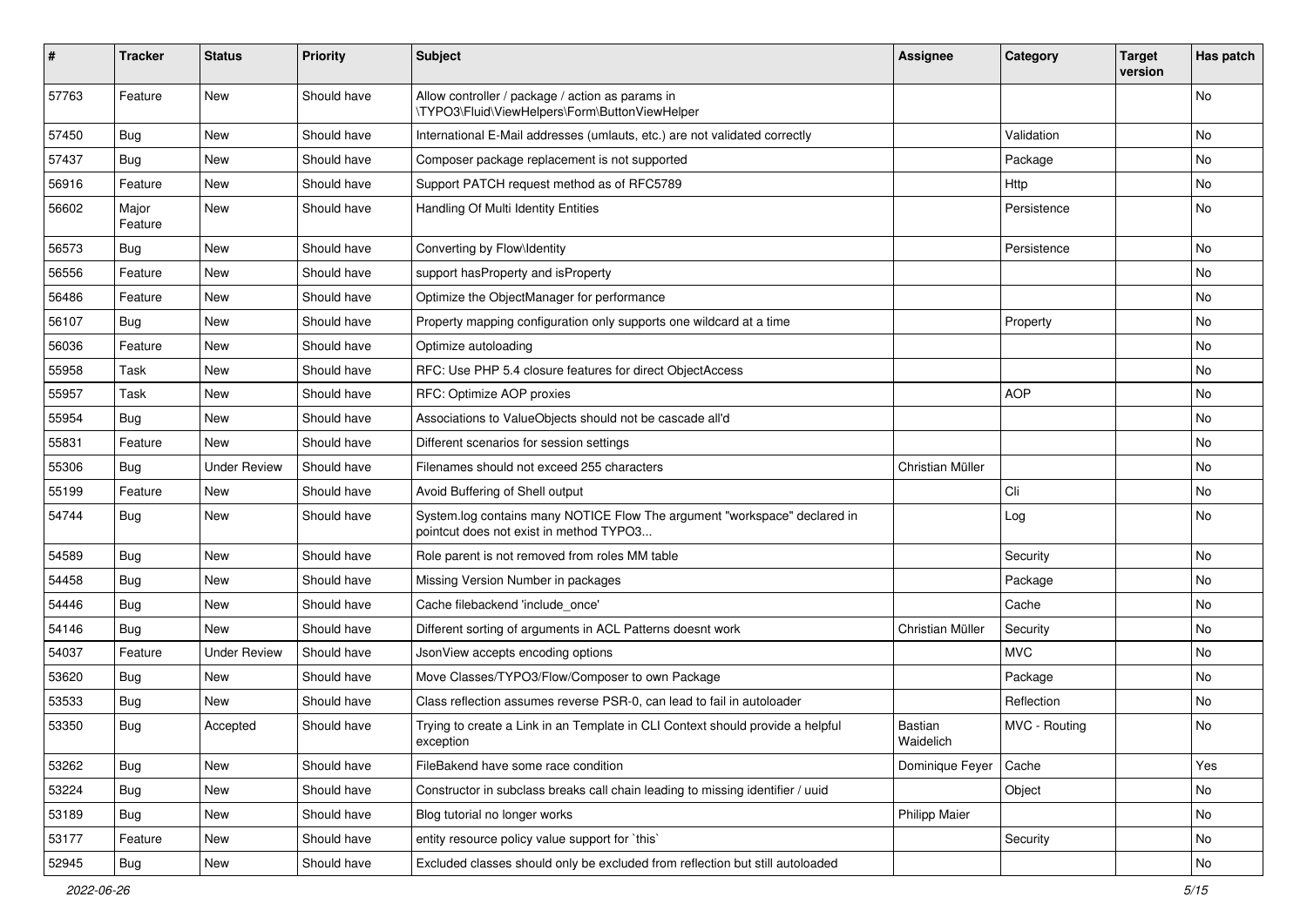| ∦     | <b>Tracker</b> | <b>Status</b>            | <b>Priority</b> | Subject                                                                                               | <b>Assignee</b>              | Category                         | <b>Target</b><br>version | Has patch |
|-------|----------------|--------------------------|-----------------|-------------------------------------------------------------------------------------------------------|------------------------------|----------------------------------|--------------------------|-----------|
| 52909 | Bug            | New                      | Should have     | Class Loader fallback to non-proxy hides fatal errors                                                 |                              | Core                             |                          | No        |
| 52590 | Feature        | New                      | Should have     | Provide a way to get the Doctrine QueryBuilder                                                        |                              |                                  |                          | No        |
| 52430 | <b>Bug</b>     | New                      | Should have     | Cannot convert from UUID to auto-increment ID                                                         |                              |                                  |                          | No        |
| 52280 | Task           | <b>Under Review</b>      | Should have     | Throw Exception if there is an array in PSR-0 autoload                                                |                              |                                  |                          | Yes       |
| 52014 | Bug            | New                      | Should have     | Migration makes fields NOT NULL even though not true                                                  |                              | Persistence                      |                          | No        |
| 51972 | Bug            | <b>New</b>               | Should have     | Joins for every deep property constraint make cartesian selection                                     | Adrian Föder                 |                                  |                          | Yes       |
| 51811 | <b>Bug</b>     | New                      | Should have     | Improve session handle when the authenticated account is removed from persitance                      | Dominique Feyer              |                                  |                          | Yes       |
| 51763 | <b>Bug</b>     | New                      | Should have     | HttpRequest always returns content of the current request                                             |                              | Http                             |                          | No        |
| 51676 | Feature        | <b>Under Review</b>      | Should have     | Support of symlinks for Resources                                                                     |                              | Resource                         |                          | No        |
| 51530 | Task           | <b>New</b>               | Should have     | Improve speed of Files::readDirectoryRecursively using RecursiveDirectoryIterator?                    |                              |                                  |                          | No        |
| 51459 | Feature        | New                      | Should have     | Allow catching of particular exceptions on property mapping                                           |                              | <b>MVC</b>                       |                          | No        |
| 51286 | Task           | New                      | Should have     | Custom error views should introduce a controller context somehow                                      |                              |                                  |                          | No        |
| 51188 | <b>Bug</b>     | New                      | Should have     | Doctrine does not respect AOP-injected properties                                                     |                              | Persistence                      |                          | No        |
| 50901 | Feature        | New                      | Should have     | @IgnoreValidation also for class fields                                                               |                              | Validation                       |                          | No        |
| 50395 | Bug            | Accepted                 | Should have     | Route cache caches routes for non dispatchable requests                                               | <b>Bastian</b><br>Waidelich  | MVC - Routing                    |                          | No        |
| 50382 | Task           | <b>New</b>               | Should have     | Impossible to use arguments in CLI that are added by overriding<br>initializeCommandMethodArguments() |                              | Command                          |                          | <b>No</b> |
| 50080 | Bug            | <b>Needs</b><br>Feedback | Should have     | Broken concept for CLI/Web separation                                                                 | Karsten<br><b>Dambekalns</b> | Core                             |                          | <b>No</b> |
| 49806 | Task           | Accepted                 | Should have     | Date formatting should care about the time zone                                                       | Adrian Föder                 | 118 <sub>n</sub>                 |                          | No        |
| 49780 | Bug            | New                      | Should have     | Roles are not synchronized                                                                            |                              | Security                         |                          | <b>No</b> |
| 49566 | <b>Bug</b>     | New                      | Should have     | NULL source values are not handled correctly                                                          | Adrian Föder                 | Property                         |                          | No        |
| 49372 | <b>Bug</b>     | New                      | Should have     | ObjectConverter ignores implemented interface when mapping subtype                                    |                              |                                  |                          | No        |
| 49050 | Feature        | <b>New</b>               | Should have     | Allow Subqueries in QueryInterface                                                                    |                              | Persistence                      |                          | <b>No</b> |
| 49011 | <b>Bug</b>     | <b>Under Review</b>      | Should have     | Support executing TYPO3. Flow inside a PHAR                                                           |                              |                                  |                          | No        |
| 48873 | <b>Bug</b>     | New                      | Should have     | Error when calling resourceManager->deleteResource on unpublished Resource                            |                              | <b>Error Handler</b><br>Report - |                          | <b>No</b> |
| 48862 | Feature        | New                      | Should have     | Possibility to exclude package from file monitoring                                                   |                              | Monitor                          |                          | No        |
| 48657 | Feature        | <b>Under Review</b>      | Should have     | support HTTP RANGE                                                                                    |                              |                                  |                          | No        |
| 48596 | <b>Bug</b>     | <b>Under Review</b>      | Should have     | Ignored Tags configuration should be easier to configure from packages                                | Alexander Berl               | Configuration                    |                          | No        |
| 48532 | <b>Bug</b>     | <b>Under Review</b>      | Should have     | JsonView Configuration behaves differently for arrays and objects                                     | Alexander Berl               | <b>MVC</b>                       |                          | No        |
| 48430 | <b>Bug</b>     | New                      | Should have     | Default validator-messages are not correctly formatted                                                |                              |                                  |                          | No        |
| 48429 | <b>Bug</b>     | New                      | Should have     | Remove- and update-actions on repository are not persisted                                            |                              |                                  |                          | No        |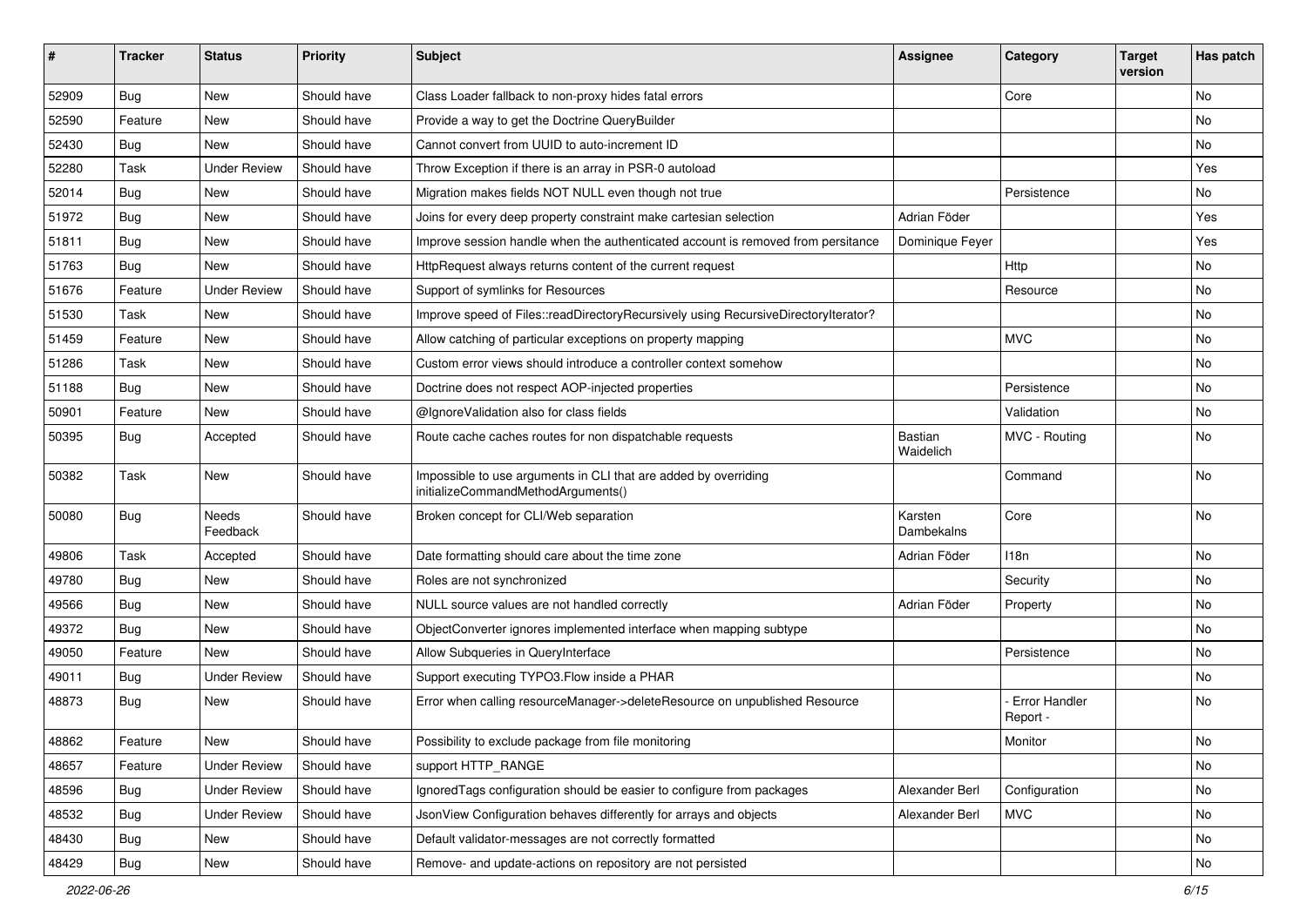| #     | <b>Tracker</b> | <b>Status</b>       | <b>Priority</b> | <b>Subject</b>                                                                                                               | <b>Assignee</b>       | Category        | <b>Target</b><br>version | Has patch |
|-------|----------------|---------------------|-----------------|------------------------------------------------------------------------------------------------------------------------------|-----------------------|-----------------|--------------------------|-----------|
| 48296 | Task           | Needs<br>Feedback   | Should have     | Missing method in ExceptionHandlerInterface                                                                                  |                       |                 |                          | No        |
| 48167 | Feature        | Accepted            | Should have     | Command line account and role browsing                                                                                       | Adrian Föder          | Security        |                          | No        |
| 47951 | Feature        | New                 | Should have     | Warn if persistence stack is not empty at the end of a get-request                                                           |                       | Persistence     |                          | No        |
| 47859 | Task           | Accepted            | Should have     | Logging: Do not log all decisions in \TYPO3\Flow\Security\Aspect\LoggingAspect                                               | Robert Lemke          | Security        |                          | No        |
| 47456 | Feature        | New                 | Should have     | ManyToOne and OneToOne Relations of Objects passed as Action Argument are<br>loaded automatically                            |                       | Validation      |                          | No        |
| 47429 | Bug            | New                 | Should have     | Global policy files no longer allowed                                                                                        |                       | Security        |                          | No        |
| 47273 | Feature        | New                 | Should have     | Support mapping properties with differing types for setter and property                                                      |                       | Property        |                          | No        |
| 47236 | Bug            | Needs<br>Feedback   | Should have     | Error at offset 6279 of 6338                                                                                                 |                       |                 |                          | No        |
| 47191 | Feature        | <b>Under Review</b> | Should have     | Make (property) Validators aware of parent class and the property they belong to                                             |                       | Validation      |                          | No        |
| 47075 | Feature        | New                 | Should have     | Make Exception more meaningful                                                                                               |                       | Resource        |                          | No        |
| 46974 | Bug            | Accepted            | Should have     | Original and Proxy class in one file makes it difficult to reach 100% code coverage for<br>functional tests                  | Christian Müller      | Object          |                          | No        |
| 46910 | Feature        | New                 | Should have     | Composer integration - PackageStates.php                                                                                     |                       |                 |                          | No        |
| 46823 | Task           | Accepted            | Should have     | Detect APC and APCu correctly                                                                                                |                       | Cache           |                          | No        |
| 46816 | Feature        | New                 | Should have     | Add xcache cache backend                                                                                                     |                       | Cache           |                          | No        |
| 46371 | Feature        | New                 | Should have     | Support compilation of static information in proxy classes                                                                   | Christopher<br>Hlubek |                 |                          | No        |
| 46318 | Feature        | New                 | Should have     | [caching framework] Extend cache interface to handle multiple entries                                                        |                       | Cache           |                          | No        |
| 46216 | Feature        | New                 | Should have     | Add wincache cache backend                                                                                                   |                       | Cache           |                          | No        |
| 46210 | Bug            | Needs<br>Feedback   | Should have     | securityContext->getParty() in the initializeObject() method of a session-Scope object<br>throws exception on second request |                       | Session         |                          | No        |
| 46073 | <b>Bug</b>     | <b>Under Review</b> | Should have     | Scripts::executeCommand must be usable outsite of TYPO3.Flow                                                                 |                       |                 |                          | No        |
| 46066 | Bug            | New                 | Should have     | Currency formatter uses wrong format for ISO 4217 currency codes                                                             |                       | 118n            |                          | No        |
| 46063 | Feature        | New                 | Should have     | Implement username password provider with "remember me" persistent cookie                                                    | Christopher<br>Hlubek | Security        |                          | No        |
| 46011 | Task           | New                 | Should have     | Validate annotation with missing type should throw useful error                                                              |                       | Validation      |                          | No        |
| 46010 | Bug            | New                 | Should have     | Generating a DiscriminatorMap with base class in different namespace does not work                                           |                       | Persistence     |                          | No        |
| 46009 | Task           | New                 | Should have     | Improve error message for missing class in Flow annotation driver                                                            |                       | Persistence     |                          | No        |
| 45917 | Bug            | New                 | Should have     | RoutePartHandler transliteration must be improved                                                                            |                       | MVC - Routing   |                          | No        |
| 45669 | Bug            | New                 | Should have     | PersistentObjectConverter does not convert ValueObjects by __identity                                                        |                       |                 |                          | No        |
| 45623 | Bug            | New                 | Should have     | SQL error when calling TYPO3.Blog Setup controller                                                                           |                       | Documentation - |                          | No        |
| 45409 | Feature        | New                 | Should have     | Support validation of abstract nested properties                                                                             |                       | Validation      |                          | No        |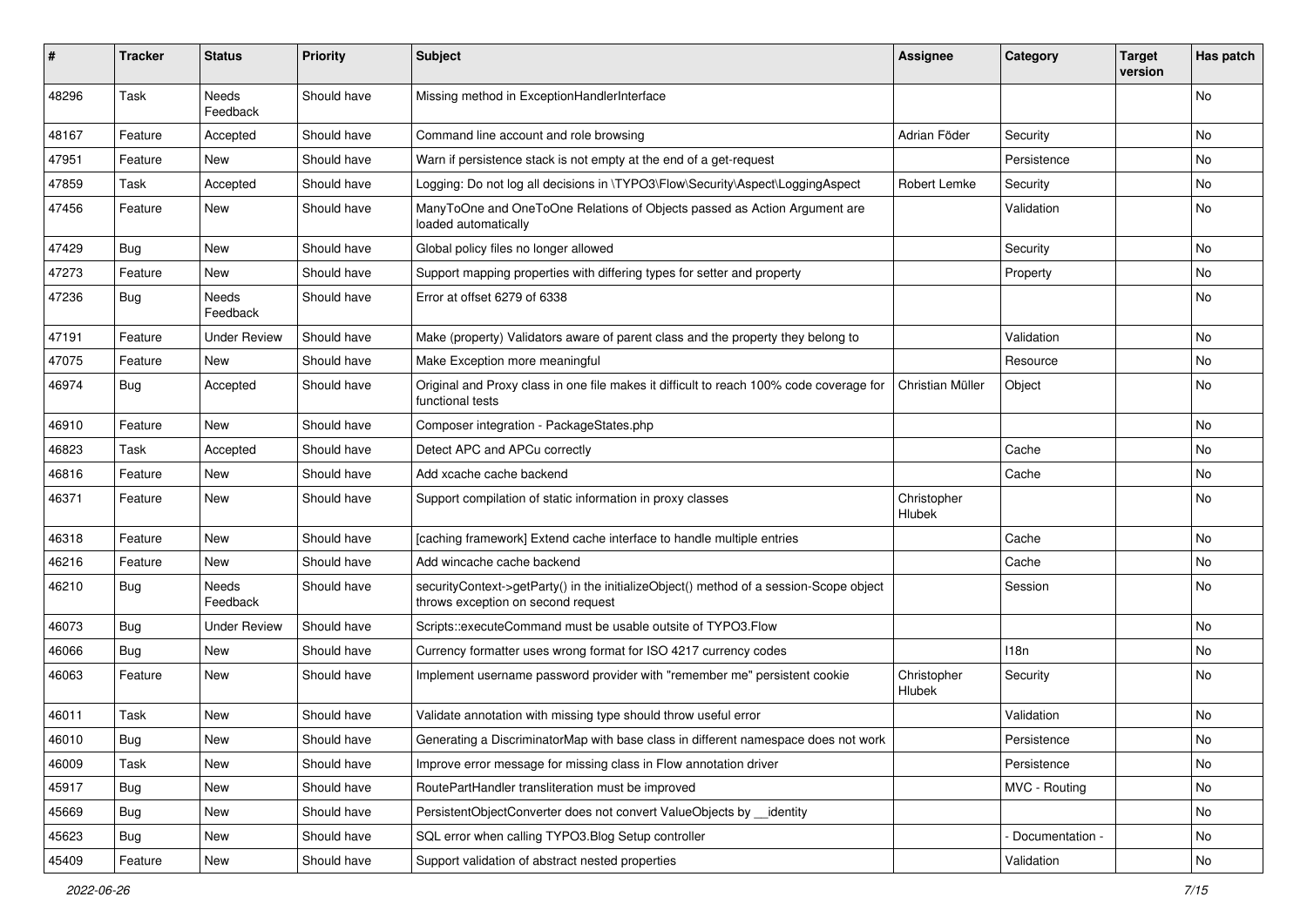| #     | <b>Tracker</b> | <b>Status</b>       | <b>Priority</b> | <b>Subject</b>                                                                            | <b>Assignee</b>             | Category        | <b>Target</b><br>version | Has patch |
|-------|----------------|---------------------|-----------------|-------------------------------------------------------------------------------------------|-----------------------------|-----------------|--------------------------|-----------|
| 45405 | <b>Bug</b>     | Accepted            | Should have     | Uncaught Exception in DynamicRoutePart                                                    | <b>Bastian</b><br>Waidelich | MVC - Routing   |                          | No        |
| 45272 | <b>Bug</b>     | New                 | Should have     | Related Value Objects get deleted by default cascading                                    |                             |                 |                          | <b>No</b> |
| 45103 | Feature        | New                 | Should have     | Make static resource URI generation available outside of Fluid                            |                             | Resource        |                          | No        |
| 45100 | Feature        | <b>Under Review</b> | Should have     | RequestDispatchingAspect should check if entry point can handle current request           | Christopher<br>Hlubek       |                 |                          |           |
| 44891 | Feature        | <b>New</b>          | Should have     | Routes should be able to enforce http/https protocol                                      |                             | MVC - Routing   |                          | No        |
| 44712 | Task           | Accepted            | Should have     | Decouple Argument-Building in the HTTP-Request-Constructor                                |                             | Http            |                          | No        |
| 44563 | Feature        | New                 | Should have     | Logged in users via HTTP Basic always get re-authenticated                                |                             | Security        |                          | <b>No</b> |
| 44542 | Task           | New                 | Should have     | Mention the risk of requestPatterns regarding foreign package's SecurityContext<br>usage  | Adrian Föder                | Documentation - |                          | No        |
| 44396 | Task           | Accepted            | Should have     | Move Doctrine ORM integration onto own namespace                                          | Karsten<br>Dambekalns       | Persistence     |                          | No        |
| 44375 | Task           | Accepted            | Should have     | Make all persistence reads go through repositories                                        | Karsten<br>Dambekalns       | Persistence     |                          | No        |
| 44244 | Bug            | New                 | Should have     | defaultOrderings aren't applied on related objects                                        |                             | Persistence     |                          | No        |
| 44123 | Feature        | <b>New</b>          | Should have     | Make the "Flow requires the PHP setting "date.timezone"" error more beautiful             |                             |                 |                          | <b>No</b> |
| 43993 | Task           | New                 | Should have     | Warn when no migrations are found at all during doctrine: migrate                         |                             | Persistence     |                          | No        |
| 43967 | <b>Bug</b>     | New                 | Should have     | Error in evaluating orphanRemoval in Flow Annotation driver                               |                             | Persistence     |                          | No        |
| 43947 | Bug            | New                 | Should have     | Redirect to login after Session timeout                                                   |                             |                 |                          | No        |
| 43930 | Task           | Needs<br>Feedback   | Should have     | Remove canRender() completely?!                                                           | Sebastian<br>Kurfuerst      |                 |                          | No        |
| 43841 | Feature        | <b>New</b>          | Should have     | Add package support to validation errors                                                  |                             |                 |                          | No        |
| 43572 | Feature        | New                 | Should have     | Uri should support manipulation of query arguments                                        |                             |                 |                          | No        |
| 43192 | Bug            | Accepted            | Should have     | findByIdentifier() for non-persisted objects not working for custom identifier properties | Karsten<br>Dambekalns       | Persistence     |                          | <b>No</b> |
| 43082 | Feature        | Needs<br>Feedback   | Should have     | Add CLI support for scaffolding models, views, controller                                 |                             |                 |                          | <b>No</b> |
| 42888 | Bug            | Needs<br>Feedback   | Should have     | ResourceManager chokes on non existing files                                              |                             | Resource        |                          | No        |
| 42550 | Task           | <b>Under Review</b> | Should have     | Add top-level .htaccess to block everything but Web                                       | Karsten<br>Dambekalns       |                 |                          | No        |
| 41900 | Feature        | Accepted            | Should have     | Check for duplicate PSR-0 autoload namespaces                                             | Christian Jul<br>Jensen     | Package         |                          | No        |
| 41832 | Task           | New                 | Should have     | Improve error handling for incompatible packages                                          | Christian Jul<br>Jensen     | Package         |                          | No        |
| 41807 | Task           | <b>Under Review</b> | Should have     | Initialize the eventmanager in the EntityManagerInterface                                 |                             | Persistence     |                          | No        |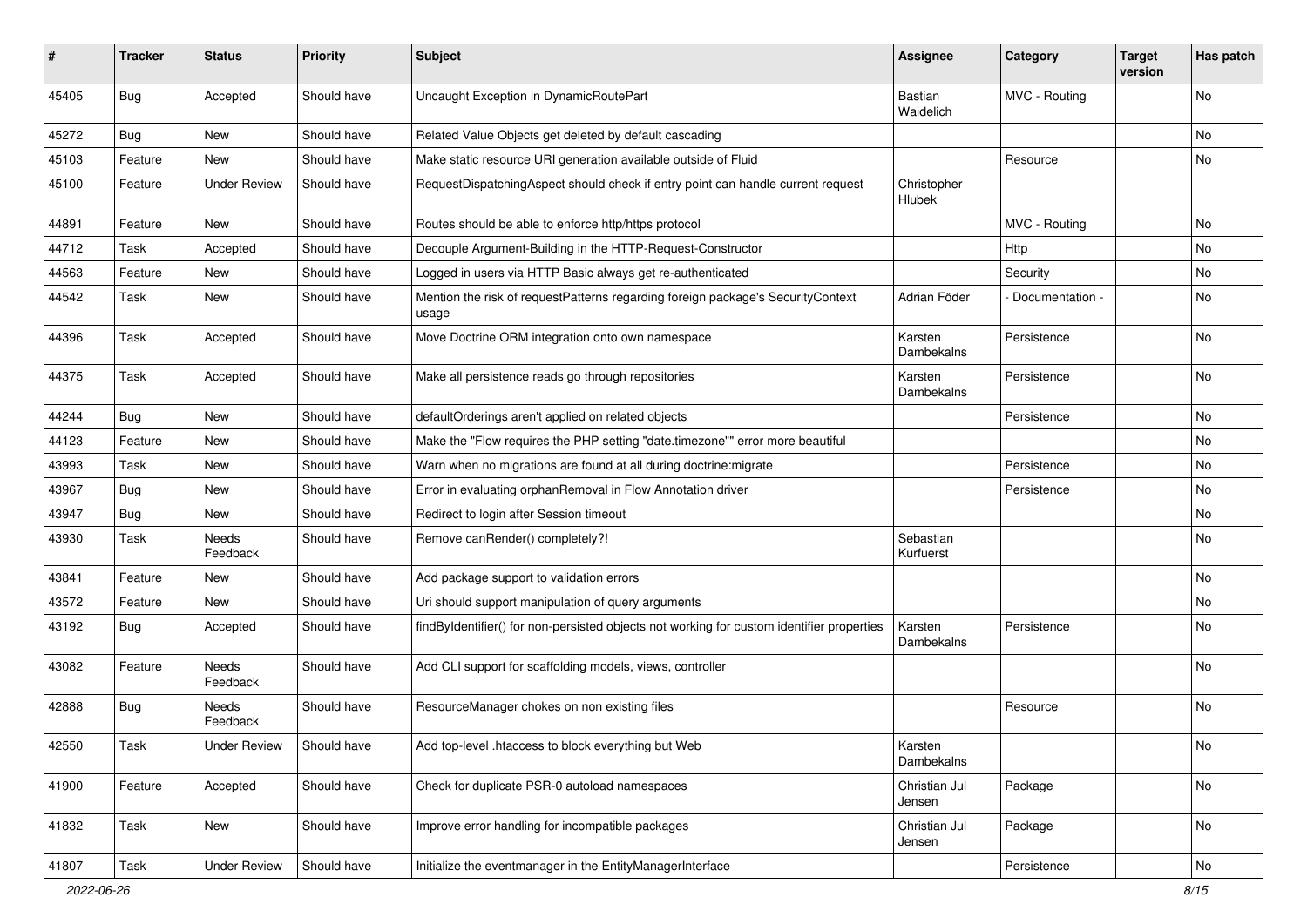| #     | <b>Tracker</b> | <b>Status</b>            | <b>Priority</b> | <b>Subject</b>                                                                                               | <b>Assignee</b>       | Category          | <b>Target</b><br>version | Has patch |
|-------|----------------|--------------------------|-----------------|--------------------------------------------------------------------------------------------------------------|-----------------------|-------------------|--------------------------|-----------|
| 41727 | <b>Bug</b>     | Accepted                 | Should have     | @Flow\Identity and @ORM\InheritanceType("JOINED") can't be used together                                     | Karsten<br>Dambekalns |                   |                          | No        |
| 41533 | Bug            | <b>Needs</b><br>Feedback | Should have     | Ignored object-validation in editAction when redirecting back from updateAction                              |                       |                   |                          | <b>No</b> |
| 41420 | Feature        | New                      | Should have     | Support entity versioning                                                                                    |                       | Persistence       |                          | No.       |
| 41414 | Task           | Needs<br>Feedback        | Should have     | Check packageKey naming / file structure below Packages/Vendor                                               |                       | Package           |                          | No        |
| 41029 | <b>Bug</b>     | Accepted                 | Should have     | Method security is also evaluating abstract classes                                                          | Karsten<br>Dambekalns | Security          |                          | No        |
| 40824 | <b>Bug</b>     | Needs<br>Feedback        | Should have     | Modified action controller methods not detected properly                                                     | Andreas Förthner      |                   |                          | No        |
| 40410 | <b>Bug</b>     | <b>Needs</b><br>Feedback | Should have     | Exception when using Apc, Memcached of Redis cache backend for reflection status<br>and object configuration | Karsten<br>Dambekalns | Cache             |                          | No.       |
| 40283 | <b>Bug</b>     | New                      | Should have     | New constructor in grandparent class not called                                                              |                       | Object            |                          | No.       |
| 39910 | Feature        | Accepted                 | Should have     | Ability to query user based on roles                                                                         |                       | Security          |                          | No        |
| 39699 | <b>Bug</b>     | Accepted                 | Should have     | SQL DDL for TYPO3\FLOW3\Cache\Backend\PdoBackend                                                             | Karsten<br>Dambekalns | Cache             |                          | No        |
| 39674 | <b>Bug</b>     | <b>New</b>               | Should have     | \TYPO3\FLOW3\var_dump behaves weird in controller actions doing return                                       |                       | <b>MVC</b>        |                          | No        |
| 39609 | Feature        | Accepted                 | Should have     | <b>Migration Version</b>                                                                                     | Karsten<br>Dambekalns | - Migrations -    |                          | No        |
| 39414 | <b>Bug</b>     | <b>New</b>               | Should have     | <b>Security Documentation</b>                                                                                |                       | Documentation -   |                          | No        |
| 39253 | Feature        | Accepted                 | Should have     | Remove mirroring mode option and code                                                                        | Karsten<br>Dambekalns | Resource          |                          | <b>No</b> |
| 39088 | Feature        | New                      | Should have     | Add a sgnalslot before compilation                                                                           |                       | Core              |                          | No        |
| 38216 | Bug            | <b>Needs</b><br>Feedback | Should have     | Static method calls in reflected classes refer to Original class                                             |                       |                   |                          | No        |
| 38038 | Task           | Accepted                 | Should have     | Proofread FLOW3 manual                                                                                       | Ryan J. Peterson      | - Documentation - |                          | No        |
| 37846 | Feature        | <b>New</b>               | Should have     | Should be able to declare more than one controllerObjectName per requestPatterns                             |                       | Security          |                          | No        |
| 37564 | <b>Bug</b>     | New                      | Should have     | Validation of Parent Object containing properties of type ManyToOne and<br>ManyToMany to same Target         |                       | Validation        |                          | No        |
| 37405 | Feature        | <b>Under Review</b>      | Should have     | When changing a property wich is used in routing the Link-VH should direkt to the<br>new properties value    |                       | MVC - Routing     |                          | No        |
| 37373 | Feature        | <b>Under Review</b>      | Should have     | Make annotation overrides / "injection" via Objects.yaml possible                                            | Marc Neuhaus          | Configuration     |                          | No        |
| 37372 | Feature        | Accepted                 | Should have     | Inheritance in ORM should be configured automatically                                                        | Karsten<br>Dambekalns | Persistence       |                          | No        |
| 37354 | Bug            | Accepted                 | Should have     | Do not apply generateValueHash() and generateUuid() if custom identifier is used                             | Karsten<br>Dambekalns | Persistence       |                          | No        |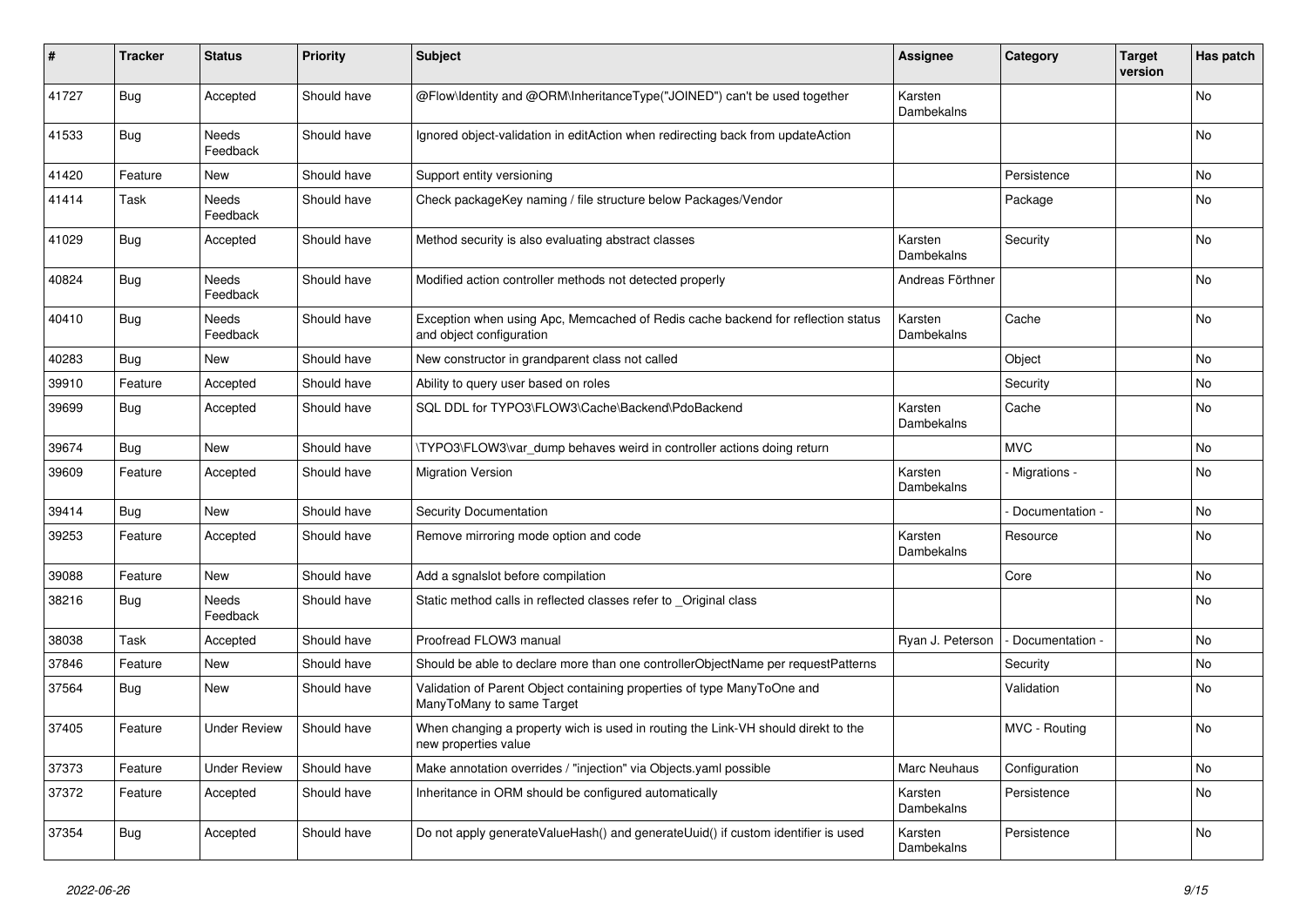| #     | <b>Tracker</b> | <b>Status</b>       | <b>Priority</b> | Subject                                                                                       | <b>Assignee</b>        | Category    | <b>Target</b><br>version | Has patch     |
|-------|----------------|---------------------|-----------------|-----------------------------------------------------------------------------------------------|------------------------|-------------|--------------------------|---------------|
| 37316 | Bug            | <b>New</b>          | Should have     | Use findBestMatchingLocale instead of getDefaultLocale?                                       |                        | Validation  |                          | No            |
| 37302 | <b>Bug</b>     | Needs<br>Feedback   | Should have     | NumberValidator                                                                               | Carsten Bleicker       | Validation  |                          | No            |
| 37292 | <b>Bug</b>     | <b>Under Review</b> | Should have     | PropertyMappingConfiguration::mapUnknownProperties is not passed down to<br>Subconfiguration  | Sebastian<br>Kurfuerst | Property    |                          | Yes           |
| 37279 | Feature        | <b>New</b>          | Should have     | <b>Request PropertyMapping</b>                                                                |                        | Property    |                          | <b>No</b>     |
| 36955 | Feature        | New                 | Should have     | Add type filter to var dump()                                                                 |                        | Error       |                          | No            |
| 36840 | Task           | Accepted            | Should have     | Improve exception for wrong locales                                                           | Karsten<br>Dambekalns  | 118n        |                          | No            |
| 36804 | <b>Bug</b>     | New                 | Should have     | Orphaned entities within aggregates are not removed                                           |                        | Persistence |                          | <b>No</b>     |
| 36800 | Task           | Accepted            | Should have     | Streamline Resource object API                                                                | Robert Lemke           | Resource    |                          | No            |
| 36715 | Feature        | Accepted            | Should have     | Make simultaneous use of multiple persistence backends possible                               | Karsten<br>Dambekalns  | Persistence |                          | No            |
| 36634 | <b>Bug</b>     | <b>New</b>          | Should have     | Reconstituted entities do not have their properties set when initializeObject() is called     |                        |             |                          | <b>No</b>     |
| 36633 | Bug            | New                 | Should have     | Reconstituted entities should not have the FLOW3_Persistence_clone property set               |                        |             |                          | No            |
| 36510 | Feature        | New                 | Should have     | <b>Firewall Redirect?</b>                                                                     |                        |             |                          | No            |
| 36509 | Feature        | New                 | Should have     | redirectToUri to an uri with acl forces a 403 because of missing csrf token.                  |                        |             |                          | No            |
| 36508 | <b>Bug</b>     | New                 | Should have     | <b>AuthenticationProvider Request Patterns</b>                                                |                        | Security    |                          | No            |
| 36495 | <b>Bug</b>     | New                 | Should have     | HTTP Response is sent before persistence preventing Exceptions to be displayed on<br>redirect |                        | Persistence |                          | No            |
| 35970 | Task           | <b>New</b>          | Should have     | Improve performance of Utility/Arrays::integerExplode by using array_map                      |                        |             |                          | No            |
| 35783 | Feature        | New                 | Should have     | Lifecycle method after property mapping                                                       |                        | Object      |                          | <b>No</b>     |
| 35781 | Feature        | New                 | Should have     | Model validation                                                                              |                        | Validation  |                          | No            |
| 35709 | Task           | New                 | Should have     | Implement global Command aliases                                                              |                        | Cli         |                          | No            |
| 35083 | <b>Bug</b>     | New                 | Should have     | involving SecurityContext in Widget's __wakeup situation leads to an exception                |                        | Object      |                          | No            |
| 35030 | Feature        | <b>Under Review</b> | Should have     | Dynamic locale detection                                                                      | Karsten<br>Dambekalns  | 118n        |                          | No            |
| 34816 | Feature        | <b>New</b>          | Should have     | Long text encryption                                                                          |                        | Security    |                          | No            |
| 34674 | Feature        | Accepted            | Should have     | NotFoundView is not injected in ActionController                                              | Robert Lemke           | <b>MVC</b>  |                          | No            |
| 34404 | <b>Bug</b>     | New                 | Should have     | JsonView transformObject does not respect_descendAll configuration                            |                        |             |                          | No            |
| 34134 | <b>Bug</b>     | Needs<br>Feedback   | Should have     | PropertyMapper throws unnecessary exception                                                   | Christian Müller       | Property    |                          | Yes           |
| 33937 | Feature        | Accepted            | Should have     | Convenience method to resolve public "resource://" paths                                      | Karsten<br>Dambekalns  | Resource    |                          | No            |
| 33710 | Feature        | New                 | Should have     | Configuration based on Domain                                                                 |                        |             |                          | $\mathsf{No}$ |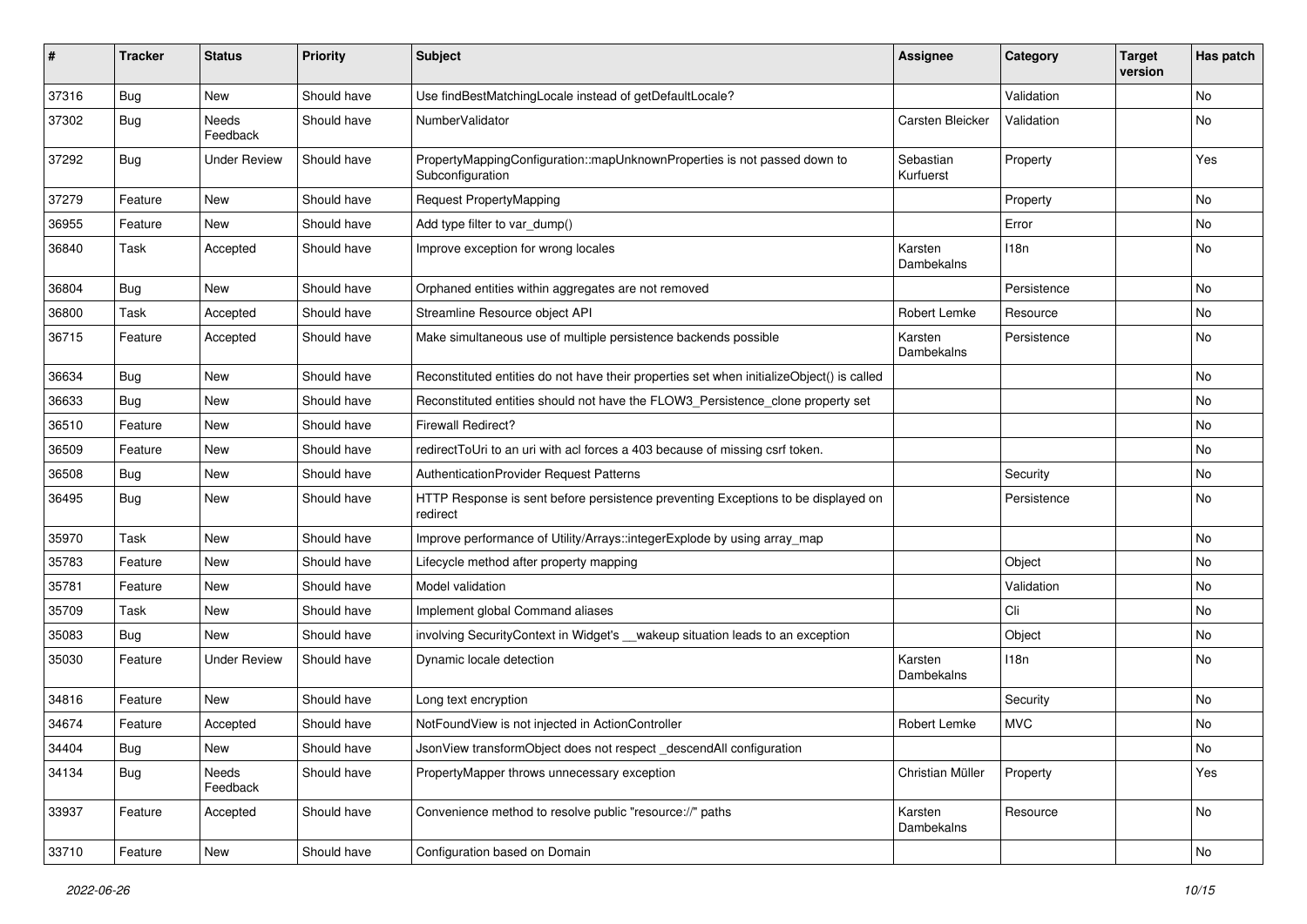| #     | <b>Tracker</b>   | <b>Status</b>       | <b>Priority</b> | <b>Subject</b>                                                            | <b>Assignee</b>       | Category        | <b>Target</b><br>version | Has patch |
|-------|------------------|---------------------|-----------------|---------------------------------------------------------------------------|-----------------------|-----------------|--------------------------|-----------|
| 33587 | Feature          | New                 | Should have     | Automatically remove unused Resources                                     |                       | Resource        |                          | No        |
| 33465 | Bug              | New                 | Should have     | Some vital commands to recover the system fail when recovery is needed    |                       | Command         |                          | No        |
| 33293 | <b>Bug</b>       | New                 | Should have     | Injection to private variable results in injection of the the wrong class |                       |                 |                          | No        |
| 33258 | Major<br>Feature | Accepted            | Should have     | Implement support for Assetic                                             |                       |                 |                          | No        |
| 33078 | <b>Bug</b>       | New                 | Should have     | No Redirect to Login                                                      |                       | Security        |                          | <b>No</b> |
| 33069 | Task             | New                 | Should have     | Make command output sparse, implement generic verbose switch              |                       | Command         |                          | No        |
| 33018 | Feature          | New                 | Should have     | Translator should support override of labels from other packages          |                       | 118n            |                          | No        |
| 32985 | Feature          | New                 | Should have     | Implement Processing Rules when merging numerically-indexed arrays        |                       | Utility         |                          | No        |
| 32607 | Feature          | Needs<br>Feedback   | Should have     | Export localized strings for JS consumption                               | Karsten<br>Dambekalns | 118n            |                          | No        |
| 32574 | Bug              | Accepted            | Should have     | FLOW3 enters fork bombs when using cgi-fcgi vs cli                        | Karsten<br>Dambekalns | Core            |                          | No        |
| 32294 | Feature          | New                 | Should have     | Lazy initialization of loggers                                            |                       |                 |                          | No        |
| 32106 | Feature          | Accepted            | Should have     | Support for Object source in PropertyMapper                               |                       | Property        |                          | Yes       |
| 31262 | Feature          | New                 | Should have     | Named arguments in Objects.yaml for constructor arguments                 |                       | Object          |                          | No        |
| 31261 | Feature          | New                 | Should have     | Virtual objects - generate proxy classes for interfaces                   |                       | Object          |                          | No        |
| 31002 | <b>Bug</b>       | New                 | Should have     | Generated __sleep method handles static properties as members.            |                       | Reflection      |                          |           |
| 30933 | Feature          | Needs<br>Feedback   | Should have     | Check for unique constraints on add()                                     | Karsten<br>Dambekalns | Persistence     |                          | No        |
| 30890 | Feature          | Accepted            | Should have     | Developer Toolbar                                                         | Christian Müller      | <b>MVC</b>      |                          | No        |
| 30428 | Feature          | New                 | Should have     | Cloning of request arguments                                              |                       | <b>MVC</b>      |                          |           |
| 30425 | <b>Bug</b>       | New                 | Should have     | New methods are not updated in Policies during Development                |                       | Security        |                          |           |
| 30423 | Feature          | New                 | Should have     | Rendering template of other action without forward                        |                       | <b>MVC</b>      |                          | No        |
| 30418 | Feature          | New                 | Should have     | Package bootstrapping following dependencies                              |                       | Core            |                          |           |
| 30258 | Feature          | New                 | Should have     | Support optional package dependencies                                     |                       |                 |                          |           |
| 29972 | Feature          | <b>Under Review</b> | Should have     | Configurable Redirects                                                    | <b>Tim Kandel</b>     | MVC - Routing   |                          | No        |
| 29476 | Feature          | New                 | Should have     | Provider rendering time and query count for request                       |                       |                 |                          |           |
| 29425 | <b>Bug</b>       | New                 | Should have     | Deletion of a blog post with resources fails with FK constraint error     |                       | Persistence     |                          |           |
| 29387 | Feature          | Needs<br>Feedback   | Should have     | A token with wrong credentials should throw an exception                  | Andreas Förthner      | Security        |                          |           |
| 29258 | Feature          | Needs<br>Feedback   | Should have     | Provide a way to override classes by environment                          |                       |                 |                          | No        |
| 29202 | Task             | New                 | Should have     | Provide a Cherokee Server Configuration for FLOW3                         |                       | Documentation - |                          |           |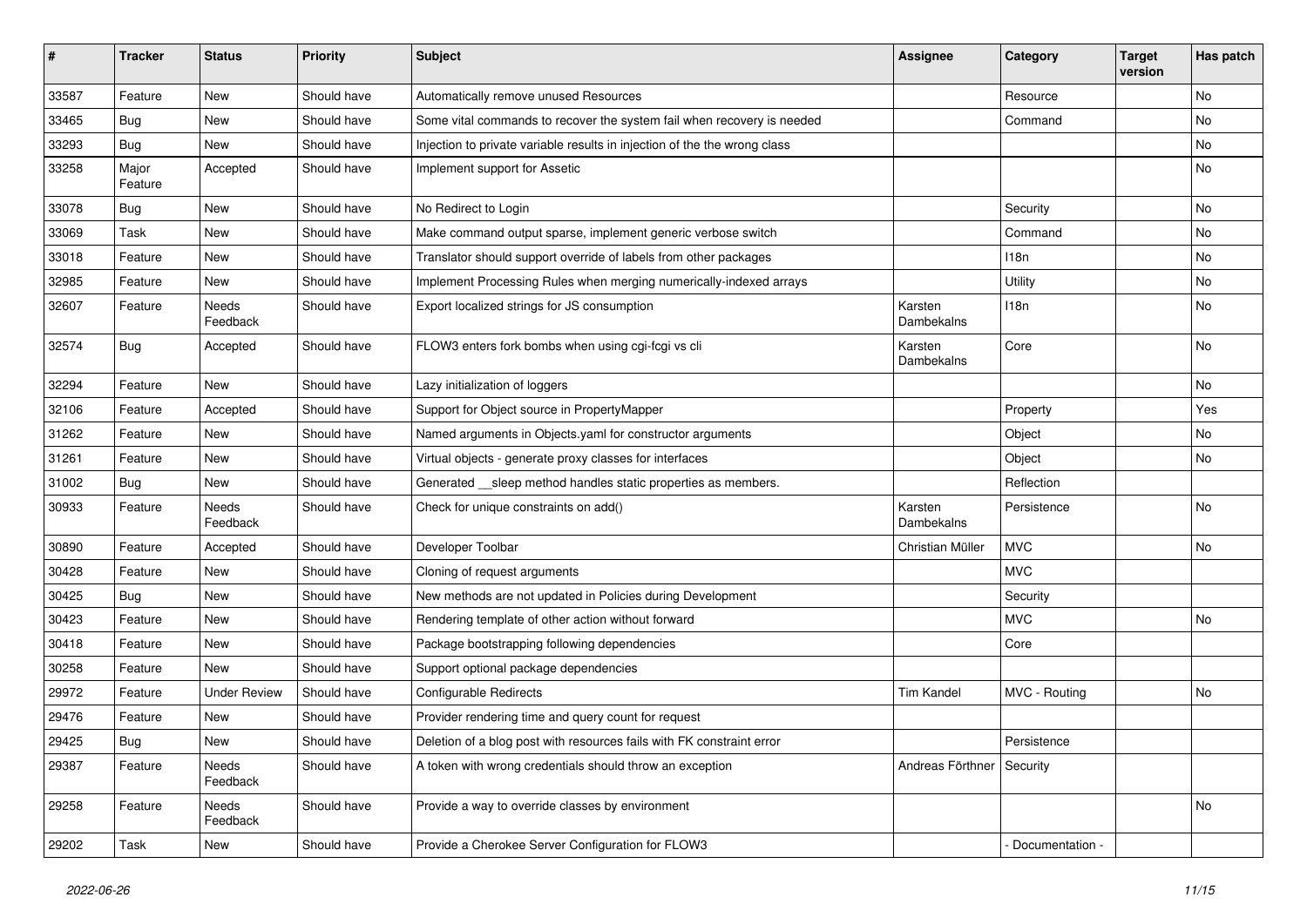| #     | <b>Tracker</b> | <b>Status</b>     | <b>Priority</b> | <b>Subject</b>                                                                         | Assignee                | Category      | <b>Target</b><br>version | Has patch |
|-------|----------------|-------------------|-----------------|----------------------------------------------------------------------------------------|-------------------------|---------------|--------------------------|-----------|
| 28399 | Feature        | Needs<br>Feedback | Should have     | Validation message and code should be configurable for bundled validators              |                         | Validation    |                          | No        |
| 28319 | <b>Bug</b>     | Needs<br>Feedback | Should have     | Access denied will be logged at the wrong location in nested calls                     |                         | Security      |                          | No        |
| 28231 | Feature        | New               | Should have     | Allow output to STDERR for CLI Response                                                |                         | <b>MVC</b>    |                          |           |
| 28136 | Feature        | New               | Should have     | HTTP Semantics for Transactions and more                                               |                         | Persistence   |                          | No.       |
| 28074 | Feature        | Needs<br>Feedback | Should have     | Provide a shell script that installs Phoenix or FLOW3 from git                         | Markus Bucher           |               |                          | No        |
| 28052 | Feature        | On Hold           | Should have     | Possibility to enable or disable accounts                                              | <b>Julian Kleinhans</b> | Security      |                          | No        |
| 28016 | <b>Bug</b>     | Needs<br>Feedback | Should have     | Cascade remove of cleared ArrayCollection                                              | Karsten<br>Dambekalns   | Persistence   |                          | No        |
| 27721 | <b>Bug</b>     | Needs<br>Feedback | Should have     | Permissions of uploaded resources not correct                                          | Karsten<br>Dambekalns   | Resource      |                          | No        |
| 27322 | Feature        | On Hold           | Should have     | Add support for Appserver-in-PHP, which could result in much faster executions.        | Christopher<br>Hlubek   |               |                          | No        |
| 27088 | Bug            | On Hold           | Should have     | initializeObject() is called too early when reconstructing entities                    |                         | Object        |                          | No        |
| 27045 | <b>Bug</b>     | New               | Should have     | Introduced properties are not available in the reflection service during a compile run |                         | <b>AOP</b>    |                          |           |
| 26986 | Feature        | Accepted          | Should have     | Debug toolbar                                                                          | Christian Müller        |               |                          | No        |
| 26943 | Feature        | Needs<br>Feedback | Should have     | Add i18n support to domain models                                                      | Karsten<br>Dambekalns   | 118n          |                          | No        |
| 26767 | Feature        | New               | Should have     | Reflection method to get a method return type and documentation                        |                         | Reflection    |                          |           |
| 26765 | Feature        | Accepted          | Should have     | Support class schema features for every reflected class                                | Karsten<br>Dambekalns   | Reflection    |                          | No        |
| 26745 | Feature        | New               | Should have     | MVC should know about entities lying in the session                                    |                         | <b>MVC</b>    |                          | No        |
| 25988 | <b>Bug</b>     | <b>New</b>        | Should have     | Useless proxies are built for some classes                                             |                         | Object        |                          |           |
| 25907 | Task           | New               | Should have     | Referrer should only contain the URI of the previous request                           |                         | <b>MVC</b>    |                          |           |
| 13559 | <b>Bug</b>     | Accepted          | Should have     | ObjectSerializer failes with persistent objects within arrays                          | Karsten<br>Dambekalns   | Persistence   |                          | No        |
| 9968  | Feature        | New               | Should have     | Promote security publishing configuration automatically when persisting models         | Andreas Förthner        | Security      |                          |           |
| 9861  | Feature        | Needs<br>Feedback | Should have     | Leave logging up and running as long as possible                                       |                         | Log           |                          | No        |
| 9537  | Feature        | New               | Should have     | Query criterions should be able to compare whole objects                               |                         | Persistence   |                          |           |
| 9313  | Feature        | New               | Should have     | Support for currencies                                                                 |                         | 118n          |                          | No        |
| 8464  | Feature        | New               | Should have     | Write settings using the ConfigurationManager                                          |                         | Configuration |                          | No        |
| 8463  | Feature        | New               | Should have     | Check security policy for objects reconstituted in the session scope                   |                         | Security      |                          |           |
| 8462  | Feature        | New               | Should have     | Check subobjects in query rewriting                                                    |                         | Security      |                          |           |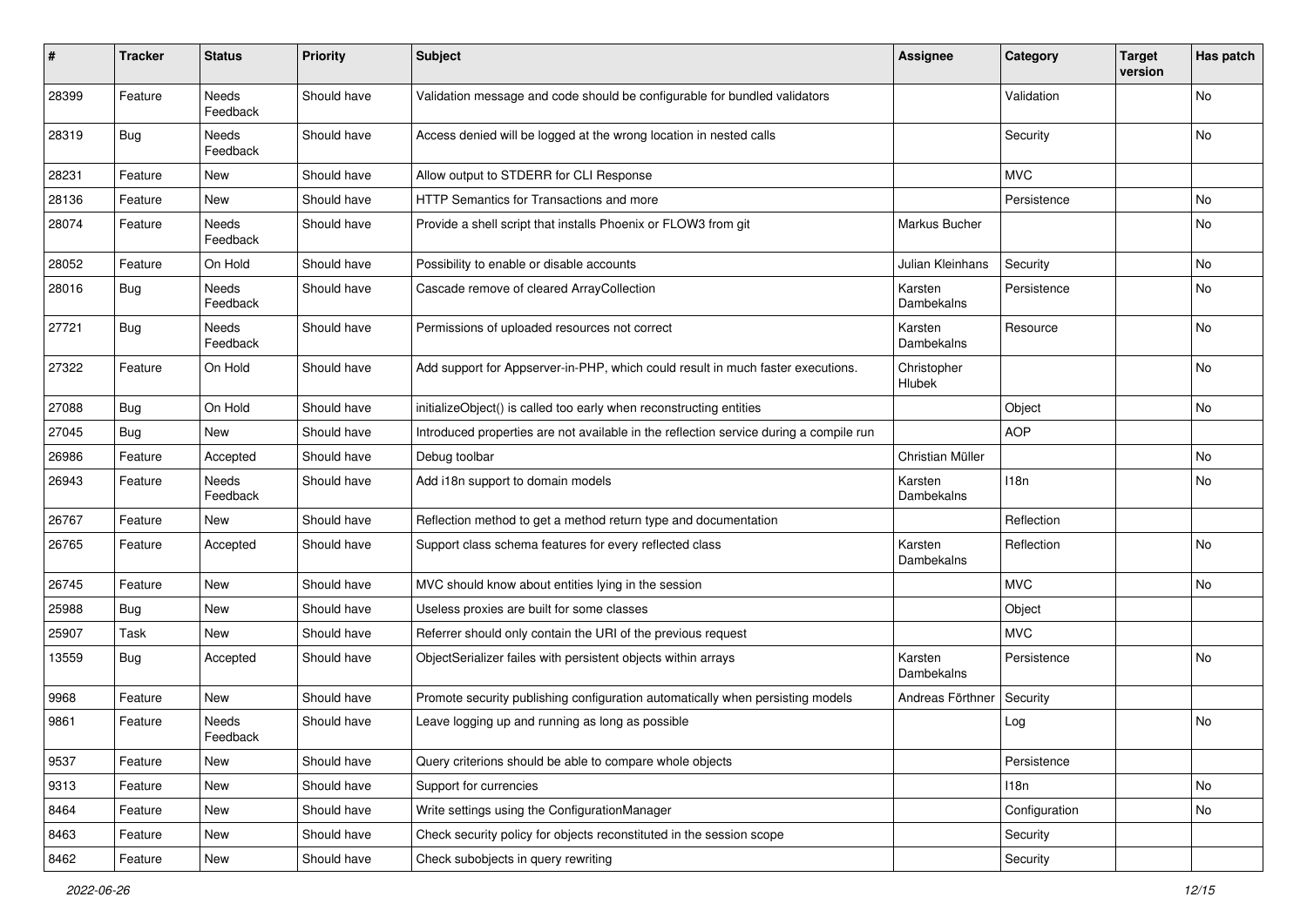| $\sharp$ | <b>Tracker</b>   | <b>Status</b>       | <b>Priority</b> | <b>Subject</b>                                                                                | <b>Assignee</b>       | Category   | <b>Target</b><br>version | Has patch |
|----------|------------------|---------------------|-----------------|-----------------------------------------------------------------------------------------------|-----------------------|------------|--------------------------|-----------|
| 6712     | Feature          | Accepted            | Should have     | Implement mixin support                                                                       | Robert Lemke          | <b>AOP</b> |                          |           |
| 6178     | Feature          | New                 | Should have     | Implement FileType and FileSize validators                                                    |                       | Validation |                          |           |
| 5774     | Feature          | New                 | Should have     | Package Manager should clear all cache entries tagged with %PACKAGE%                          |                       | Package    |                          |           |
| 5442     | Feature          | <b>New</b>          | Should have     | Destroy session / logout user on deleting an account                                          | Andreas Förthner      | Security   |                          |           |
| 4146     | Feature          | Accepted            | Should have     | Support typed parameters for validation                                                       | Karsten<br>Dambekalns | Validation |                          |           |
| 3728     | Feature          | New                 | Should have     | Support arrays of objects as controller arguments                                             |                       | <b>MVC</b> |                          |           |
| 3621     | Feature          | New                 | Should have     | Implement dynamic firewall filter registration                                                | Andreas Förthner      | Security   |                          |           |
| 3619     | Feature          | New                 | Should have     | Implement System Policy Support/System Security                                               | Andreas Förthner      | Security   |                          |           |
| 3588     | Feature          | Accepted            | Should have     | Support value objects in the Object Factory                                                   | Robert Lemke          | Object     |                          |           |
| 3585     | Major<br>Feature | New                 | Should have     | Implement support for value objects                                                           |                       |            |                          | No        |
| 3312     | Feature          | Needs<br>Feedback   | Should have     | Allow for easy logging by annotations                                                         | Robert Lemke          | Log        |                          |           |
| 3306     | Feature          | Accepted            | Should have     | Flush routes cache automatically on class file modifications                                  | Robert Lemke          | <b>MVC</b> |                          |           |
| 3153     | Feature          | New                 | Should have     | Support of action based filter rules defined by annotation.                                   |                       | <b>MVC</b> |                          |           |
| 2817     | Feature          | Needs<br>Feedback   | Should have     | Provide safeguard for preventing multiple submits of a form                                   |                       | <b>MVC</b> |                          | No        |
| 1856     | Feature          | New                 | Should have     | The Package Manager checks dependencies between packages on each activation /<br>deactivation | Christopher<br>Hlubek | Package    |                          |           |
| 890      | Feature          | <b>New</b>          | Should have     | Add priority for advice chains                                                                | Robert Lemke          | <b>AOP</b> |                          |           |
| 47950    | Bug              | New                 | Should have     | import of remote resources                                                                    |                       | Resource   | 2.0.1                    | No        |
| 47858    | Bug              | Needs<br>Feedback   | Should have     | Remove .htaccess from Composer Installer Essentials                                           | Christopher<br>Hlubek | Package    | 2.0.1                    | No        |
| 47487    | <b>Bug</b>       | <b>New</b>          | Should have     | Functional test classes in package without classes are not compiled                           |                       | Core       | 2.0.1                    | <b>No</b> |
| 47325    | Bug              | <b>Under Review</b> | Should have     | ReflectionData and classSchema caches need not be freezable                                   |                       | Reflection | 2.0.1                    | No        |
| 46425    | Task             | <b>Under Review</b> | Should have     | DI proxy classes use raw reflection instead of RelfectionService                              | Christian Müller      | Core       | 2.0.1                    | No        |
| 44361    | Bug              | <b>New</b>          | Should have     | TYPO3\Flow\I18n\Formatter\DatetimeFormatter - caching DATETIME type                           |                       | 118n       | 2.0.1                    | No        |
| 44203    | <b>Bug</b>       | Needs<br>Feedback   | Should have     | Session implementation is still racy                                                          | Robert Lemke          | Session    | 2.0.1                    | No        |
| 44186    | Bug              | New                 | Should have     | Request does not accept custom Content-Type                                                   |                       | <b>MVC</b> | 2.0.1                    | No        |
| 44185    | Bug              | New                 | Should have     | XML body always need a root node                                                              |                       | <b>MVC</b> | 2.0.1                    | No        |
| 44184    | Bug              | New                 | Should have     | Request arguments are not merged correctly for single object actions                          |                       | <b>MVC</b> | 2.0.1                    | No        |
| 44148    | Bug              | New                 | Should have     | Documentation for executeCommand() needs clarification                                        |                       |            | 2.0.1                    | No        |
| 43541    | <b>Bug</b>       | New                 | Should have     | Incomplete classes path detection for PSR-0                                                   |                       | Core       | 2.0.1                    | No        |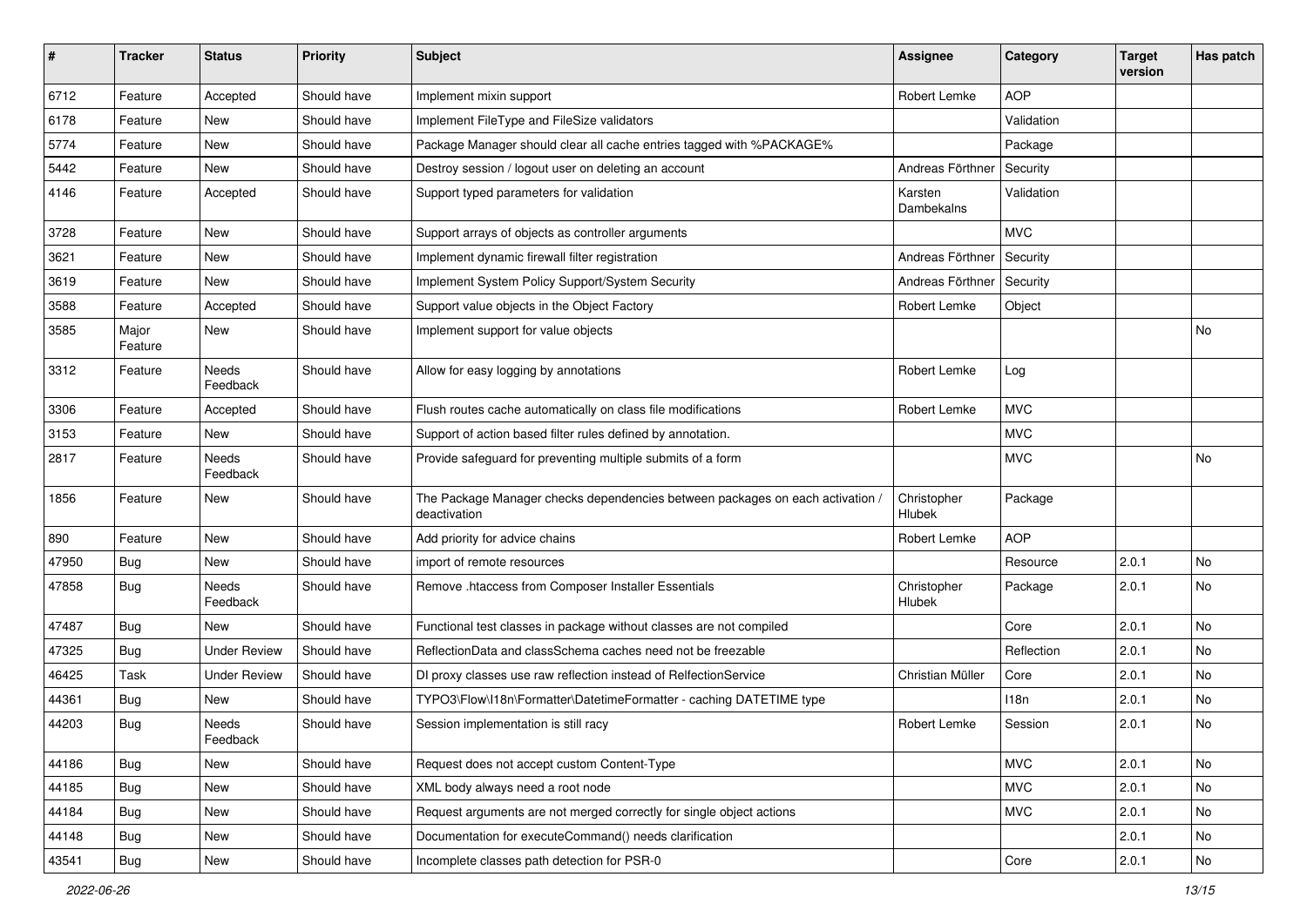| #     | <b>Tracker</b>   | <b>Status</b>       | <b>Priority</b> | Subject                                                                                 | <b>Assignee</b>        | Category                  | <b>Target</b><br>version | Has patch |
|-------|------------------|---------------------|-----------------|-----------------------------------------------------------------------------------------|------------------------|---------------------------|--------------------------|-----------|
| 43190 | <b>Bug</b>       | Accepted            | Should have     | Misleading exception message for incompatible database structure                        | Karsten<br>Dambekalns  | Persistence               | 2.0.1                    | No        |
| 42465 | Task             | New                 | Should have     | Document i18n settings                                                                  |                        | Documentation -           | 2.0.1                    | <b>No</b> |
| 39096 | <b>Bug</b>       | <b>New</b>          | Should have     | Unnecessary compile invoked in non production context?                                  |                        | Core                      | 2.0.1                    | No        |
| 58927 | <b>Bug</b>       | New                 | Should have     | Overlapping ressouce definitions in Policy yaml resolved incorrectly                    |                        | Security                  | 2.1                      | <b>No</b> |
| 58153 | <b>Bug</b>       | New                 | Should have     | Session - Scope, Property with interface annotation fails at wakeup                     |                        | <b>AOP</b>                | 2.1                      | <b>No</b> |
| 62292 | Major<br>Feature | New                 | Should have     | Support for entity translation                                                          |                        | 118n                      | 2.x                      | No        |
| 58579 | Feature          | <b>New</b>          | Should have     | Adding own environment constants to Flow                                                |                        |                           | 2.x                      | <b>No</b> |
| 57374 | Bug              | New                 | Should have     | Persisted entities saved in session are not resolved                                    |                        | Session                   | 2.x                      | <b>No</b> |
| 51847 | <b>Bug</b>       | New                 | Should have     | Overiding controller actions with other required parameter sets results in fatal error. |                        | Reflection                | 2.x                      | No        |
| 8923  | Task             | <b>Under Review</b> | Could have      | Provide a Nginx Server Configuration for FLOW3                                          | Christian Müller       | Documentation             | 1.1.1                    | No        |
| 64842 | Feature          | New                 | Could have      | Validation of Property should also happen before Property Mapping.                      |                        |                           |                          | No        |
| 55953 | Task             | New                 | Could have      | Repair and streamline ValueObject support                                               |                        | Persistence               |                          | <b>No</b> |
| 55793 | Feature          | <b>Under Review</b> | Could have      | Add Support for groupBy                                                                 | Kerstin<br>Huppenbauer | Persistence               |                          | No        |
| 55719 | Feature          | New                 | Could have      | Support additional Resource Folders                                                     |                        |                           |                          | No        |
| 54181 | <b>Bug</b>       | New                 | Could have      | Use date_default_timezone_get() instead of ini_get('date.timezone')                     |                        | Core                      |                          | Yes       |
| 52185 | <b>Bug</b>       | New                 | Could have      | PositionalArraySorter should detect recursive dependencies                              |                        | Utility                   |                          | No        |
| 52005 | <b>Bug</b>       | New                 | Could have      | TYPO3\Flow\Error\Exception thrown in file ErrorHandler.php                              |                        | Error Handler<br>Report - |                          | No        |
| 50869 | <b>Bug</b>       | <b>New</b>          | Could have      | key() invoked on object                                                                 |                        |                           |                          | <b>No</b> |
| 50342 | <b>Bug</b>       | New                 | Could have      | PropertyMapper: Use of interface method before implementation check                     |                        |                           |                          | No        |
| 50262 | Feature          | New                 | Could have      | Add Keywords to composer Json                                                           |                        | Package                   |                          | No        |
| 49039 | Feature          | New                 | Could have      | RFC: Use PSR-3 logger interface in Flow                                                 |                        | Log                       |                          | No        |
| 48409 | Feature          | New                 | Could have      | Introduce new Annotation "Slot" for wiring signal and slots                             |                        | SignalSlot                |                          | No        |
| 47404 | Feature          | New                 | Could have      | Add getters and setters methods for introduced properties                               |                        | <b>AOP</b>                |                          | No        |
| 47339 | Feature          | Needs<br>Feedback   | Could have      | Allow RequestHandlers to get the current Request injected                               | Alexander Berl         | Http                      |                          | No        |
| 46050 | Feature          | New                 | Could have      | To decouple log file writing at Logger->logException                                    |                        | Log                       |                          | No        |
| 45851 | Feature          | Needs<br>Feedback   | Could have      | Allow referencing environment variables in Settings.yaml                                | Adrian Föder           |                           |                          | No        |
| 45640 | <b>Bug</b>       | New                 | Could have      | Every relation is set to cascade=all if the related entity is no aggregate root         |                        | Persistence               |                          | No        |
| 45611 | <b>Bug</b>       | New                 | Could have      | Destruction of session after logout should be configurable                              |                        | Security                  |                          | No        |